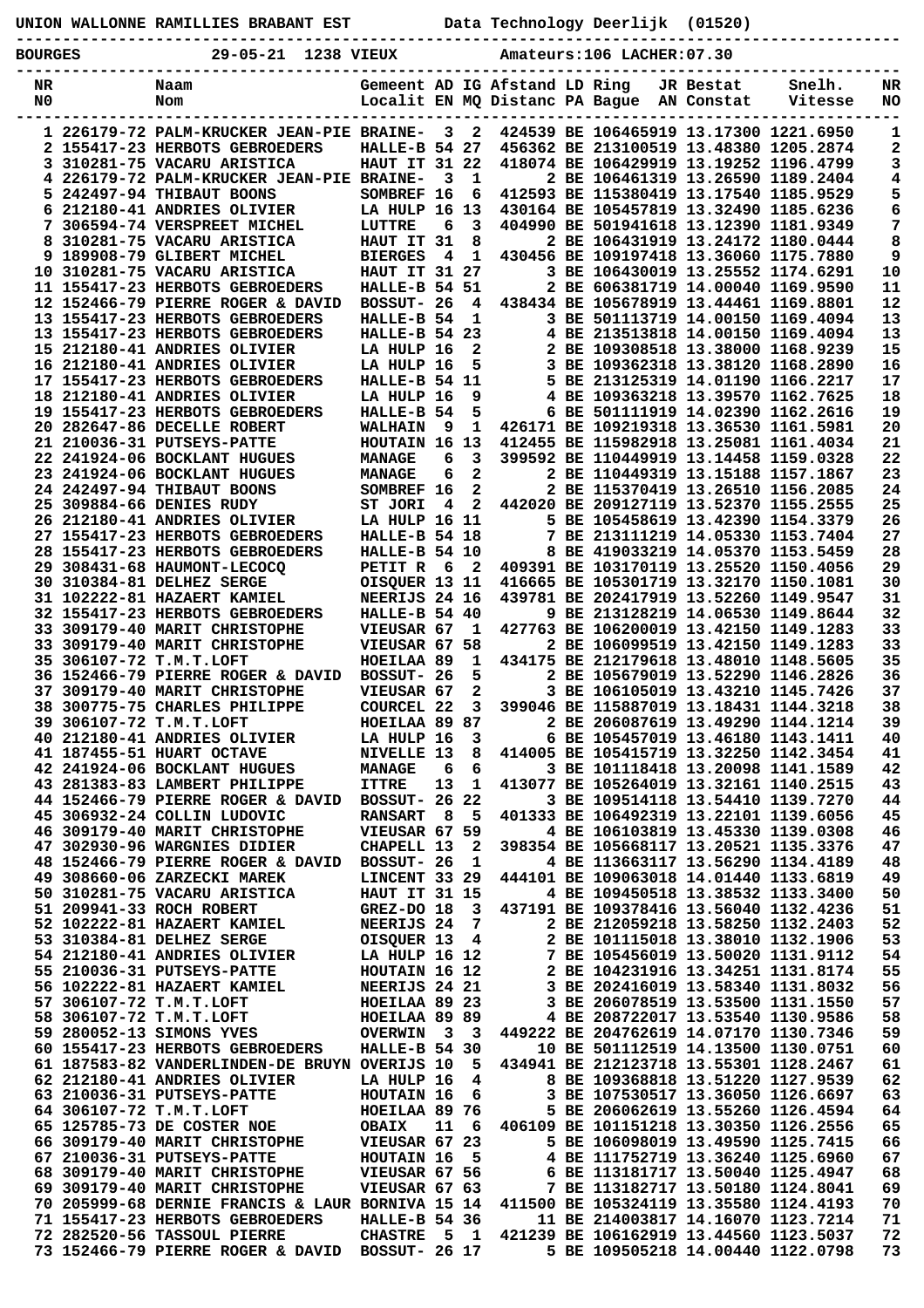|  | 74 155417-23 HERBOTS GEBROEDERS                                                                                                                                                                 | HALLE-B 54 25                        |     |                |                                        |  | 12 BE 605873218 14.16510 1121.6960 | 74         |
|--|-------------------------------------------------------------------------------------------------------------------------------------------------------------------------------------------------|--------------------------------------|-----|----------------|----------------------------------------|--|------------------------------------|------------|
|  | 75 281166-60 VERACHTERT-HANNE                                                                                                                                                                   | BOUSVAL 19 8                         |     |                | 420337 BE 108137115 13.45070 1120.5501 |  |                                    | 75         |
|  | 76 306107-72 T.M.T.LOFT                                                                                                                                                                         | HOEILAA 89 86                        |     |                |                                        |  | 6 BE 206089919 13.57400 1119.9699  | 76         |
|  | 77 212180-41 ANDRIES OLIVIER                                                                                                                                                                    | LA HULP 16 10                        |     |                |                                        |  | 9 BE 109361918 13.54100 1119.7328  | 77         |
|  | 78 102222-81 HAZAERT KAMIEL                                                                                                                                                                     | NEERIJS 24 23                        |     |                |                                        |  | 4 BE 212053618 14.02500 1119.5104  | 78         |
|  | 79 102222-81 HAZAERT KAMIEL                                                                                                                                                                     | NEERIJS 24                           |     | 3              |                                        |  | 5 BE 211542317 14.03040 1118.8458  | 79         |
|  | 80 281113-07 WARICHET FREDERIC                                                                                                                                                                  | MARBAIS 10 10                        |     |                | 412111 BE 109572718 13.38210 1118.8028 |  |                                    | 80         |
|  | 81 310281-75 VACARU ARISTICA                                                                                                                                                                    | <b>HAUT IT 31 25</b>                 |     |                |                                        |  | 5 BE 106430119 13.44042 1117.6357  | 81         |
|  | 82 310281-75 VACARU ARISTICA                                                                                                                                                                    | HAUT IT 31                           |     | 9              |                                        |  | 6 BE 106423619 13.44072 1117.4864  | 82         |
|  | 83 155417-23 HERBOTS GEBROEDERS                                                                                                                                                                 | HALLE-B 54 12                        |     |                |                                        |  | 13 BE 213532418 14.18230 1117.4844 | 83         |
|  | 84 102222-81 HAZAERT KAMIEL                                                                                                                                                                     | NEERIJS 24                           |     | 9              |                                        |  | 6 BE 211555317 14.03340 1117.4244  | 84         |
|  | 85 309179-40 MARIT CHRISTOPHE                                                                                                                                                                   | VIEUSAR 67                           |     | 6              |                                        |  | 8 BE 106104919 13.52490 1117.4096  | 85         |
|  | 86 302172-17 VANDIEST JEAN-BAPTIST AISCHE- 12                                                                                                                                                   |                                      |     | 8              | 426460 BE 103164619 13.51490 1116.9235 |  |                                    | 86         |
|  | 87 152466-79 PIERRE ROGER & DAVID                                                                                                                                                               | BOSSUT- 26                           |     | 8              |                                        |  | 6 BE 109510018 14.02360 1116.7448  | 87         |
|  | 88 281166-60 VERACHTERT-HANNE                                                                                                                                                                   | <b>BOUSVAL 19</b>                    |     | 9              |                                        |  | 2 BE 107560717 13.46280 1116.5318  | 88         |
|  | 89 309179-40 MARIT CHRISTOPHE                                                                                                                                                                   | VIEUSAR 67 61                        |     |                |                                        |  | 9 BE 106100819 13.53190 1115.9520  | 89         |
|  | 90 152466-79 PIERRE ROGER & DAVID                                                                                                                                                               | BOSSUT- 26                           |     | 7              |                                        |  | 7 BE 109520018 14.02550 1115.8448  | 90         |
|  | 91 282647-86 DECELLE ROBERT                                                                                                                                                                     | <b>WALHAIN</b>                       | - 9 | 2              |                                        |  | 2 BE 113059517 13.51580 1115.7282  | 91         |
|  | 92 226792-06 DELSTANCHE-GOFFARD                                                                                                                                                                 | BIERGES 50 47                        |     |                | 432293 BE 109700118 13.57378 1115.2207 |  |                                    | 92         |
|  | 93 310384-81 DELHEZ SERGE                                                                                                                                                                       | OISQUER 13 13                        |     |                |                                        |  | 3 BE 105305019 13.43400 1115.0714  | 93         |
|  | 94 210036-31 PUTSEYS-PATTE                                                                                                                                                                      | HOUTAIN 16                           |     | 8              |                                        |  | 5 BE 111740219 13.40140 1114.0407  | 94         |
|  | 95 242575-75 LUMAY DIDIER                                                                                                                                                                       | COURCEL 28 23                        |     |                | 397807 BE 105625617 13.27240 1113.0582 |  |                                    | 95         |
|  | 96 102222-81 HAZAERT KAMIEL                                                                                                                                                                     | NEERIJS 24 20                        |     |                |                                        |  | 7 BE 202415919 14.05210 1112.3840  | 96         |
|  | 97 282647-86 DECELLE ROBERT                                                                                                                                                                     | <b>WALHAIN</b>                       | - 9 | 4              |                                        |  | 3 BE 113059617 13.53100 1112.2340  | 97         |
|  | 98 310384-81 DELHEZ SERGE                                                                                                                                                                       | OISQUER 13                           |     | 3              |                                        |  | 4 BE 101114218 13.44390 1112.1447  | 98         |
|  | 99 308660-06 ZARZECKI MAREK                                                                                                                                                                     | LINCENT 33                           |     | 9              |                                        |  | 2 BE 105830419 14.09220 1112.0132  | 99         |
|  | 100 145224-15 PONCELET LUC                                                                                                                                                                      | LIMAL                                | 17  | 1              | 427988 BE 106268119 13.55090 1111.2242 |  |                                    | 100        |
|  | 101 309179-40 MARIT CHRISTOPHE                                                                                                                                                                  | VIEUSAR 67 44                        |     |                |                                        |  | 10 BE 110752416 13.55110 1110.5439 | 101        |
|  | 102 102222-81 HAZAERT KAMIEL                                                                                                                                                                    | <b>NEERIJS 24</b>                    |     | $\mathbf{1}$   |                                        |  | 8 BE 212052218 14.06020 1110.4646  | 102        |
|  | 103 306107-72 T.M.T.LOFT                                                                                                                                                                        | HOEILAA 89 16                        |     |                |                                        |  | 7 BE 206085919 14.01030 1110.2800  | 103        |
|  | 104 174741-44 BOGHE-SURKIJN                                                                                                                                                                     | <b>HAKENDO</b>                       | - 6 | 4              | 449559 BE 211904619 14.14550 1110.2507 |  |                                    | 104        |
|  | 105 310110-01 SPRUYT SEBASTIEN & MI VIEUX-G 15 10                                                                                                                                               |                                      |     |                | 414948 BE 111796819 13.43510 1109.9318 |  |                                    | 105        |
|  | 106 155417-23 HERBOTS GEBROEDERS                                                                                                                                                                | <b>HALLE-B 54 34</b>                 |     |                |                                        |  | 14 BE 213125819 14.21320 1108.9308 | 106        |
|  | 107 310547-50 TAILLIEU DANY                                                                                                                                                                     | <b>GENVAL</b>                        | 9   | 2              | 429356 BE 614523419 13.57140 1108.7785 |  |                                    | 107        |
|  |                                                                                                                                                                                                 |                                      |     | $\mathbf{2}$   |                                        |  | 2 BE 113906217 13.41420 1108.7194  | 108        |
|  | 108 281113-07 WARICHET FREDERIC                                                                                                                                                                 | <b>MARBAIS 10</b>                    |     |                |                                        |  |                                    |            |
|  | 109 155417-23 HERBOTS GEBROEDERS                                                                                                                                                                | <b>HALLE-B 54 50</b>                 |     |                |                                        |  | 15 BE 213133219 14.21400 1108.5717 | 109        |
|  | 110 281166-60 VERACHTERT-HANNE                                                                                                                                                                  | <b>BOUSVAL 19</b>                    |     | 4              |                                        |  | 3 BE 104385616 13.49120 1108.4836  | 110        |
|  | 111 120608-37 GARIN ARNAUD                                                                                                                                                                      | VILLERS 12                           |     | 5              | 409330 BE 115651118 13.39169 1108.4493 |  |                                    | 111        |
|  | 112 184882-00 VAN OVERSTRAETEN EUGE OVERIJS 16                                                                                                                                                  |                                      |     | 1              | 434585 BE 208691917 14.02071 1108.3006 |  |                                    | 112        |
|  | 113 309884-66 DENIES RUDY                                                                                                                                                                       | ST JORI                              | 4   | 4              |                                        |  | 2 BE 209121119 14.09060 1107.5420  | 113        |
|  | 114 310281-75 VACARU ARISTICA                                                                                                                                                                   | <b>HAUT IT 31 28</b>                 |     |                |                                        |  | 7 BE 106426319 13.47402 1106.9823  | 114        |
|  | 115 310740-49 MORARU CONSTANTIN                                                                                                                                                                 | <b>BORNIVA</b>                       | - 5 | $\mathbf{1}$   | 412017 BE 208645619 13.42140 1106.8783 |  |                                    | 115        |
|  | 116 155417-23 HERBOTS GEBROEDERS                                                                                                                                                                | <b>HALLE-B 54 52</b>                 |     |                |                                        |  | 16 BE 606379319 14.22210 1106.7346 | 116        |
|  | 117 155417-23 HERBOTS GEBROEDERS                                                                                                                                                                | HALLE-B 54 46                        |     |                |                                        |  | 17 BE 501112919 14.22220 1106.6898 | 117        |
|  | 118 111626-76 LEONARD THIERRY                                                                                                                                                                   | DONGELB <sub>2</sub>                 |     | $\mathbf{2}$   | 436677 BE 105943919 14.04380 1106.5386 |  |                                    | 118        |
|  | 119 310281-75 VACARU ARISTICA                                                                                                                                                                   | HAUT IT 31                           |     | $\mathbf{1}$   |                                        |  | 8 BE 106430919 13.47522 1106.3964  | 119        |
|  | 120 307193-91 ADAM ANDRE                                                                                                                                                                        | JODOIGN 6                            |     | 5 <sub>5</sub> | 440008 BE 109096818 14.07420 1106.3817 |  |                                    | 120        |
|  | 121 242497-94 THIBAUT BOONS                                                                                                                                                                     | SOMBREF 16 11                        |     |                |                                        |  | 3 BE 115373319 13.42570 1106.2958  | 121        |
|  | 122 113349-53 THIJS JOHAN                LANDEN   7  1   448932 BE 206067817 14.15490 1106.2434<br>123 208580-30 DEWOLF & ZOON            OVERIJS 17  7  435371 BE 207810918 14.03368 1106.0880 |                                      |     |                |                                        |  |                                    | 122        |
|  |                                                                                                                                                                                                 |                                      |     |                |                                        |  |                                    | 123        |
|  | 124 281166-60 VERACHTERT-HANNE BOUSVAL 19 13                                                                                                                                                    |                                      |     |                |                                        |  | 4 BE 108136715 13.50050 1105.9075  | 124        |
|  | 125 306107-72 T.M.T.LOFT                                                                                                                                                                        | HOEILAA 89 69                        |     |                |                                        |  | 8 BE 206072319 14.02410 1105.6619  | 125        |
|  | 126 209941-33 ROCH ROBERT<br>126 209941-33 RUCH RUBBAI<br>127 153058-89 BEX JAN MOLLEND 4 1<br>128 120608-37 GARIN ARNAUD VILLERS 12 12<br>129 307193-91 ADAM ANDRE JODOIGN 6 1                 | <b>GREZ-DO 18</b>                    |     | $\mathbf{1}$   |                                        |  | 2 BE 112606517 14.05370 1105.0874  | 126        |
|  |                                                                                                                                                                                                 |                                      |     |                | 445979 BE 200558619 14.13350 1105.0481 |  |                                    | 127        |
|  |                                                                                                                                                                                                 |                                      |     |                |                                        |  | 2 BE 115653218 13.40279 1104.9087  | 128        |
|  |                                                                                                                                                                                                 |                                      |     |                |                                        |  | 2 BE 112407917 14.08190 1104.6688  | 129        |
|  | 130 111819-75 ALBERT MICHEL                                                                                                                                                                     | <b>AUVELAI</b>                       | - 9 | 1              | 404696 BE 105909317 13.36229 1104.5749 |  |                                    | 130        |
|  | 131 302172-17 VANDIEST JEAN-BAPTIST AISCHE- 12                                                                                                                                                  |                                      |     | $\mathbf{2}$   |                                        |  | 2 BE 105935819 13.56060 1104.5325  | 131        |
|  | 132 305323-64 VAN AVERMAET MARC                                                                                                                                                                 | $ST-GERY$ 10 3                       |     |                | 417874 BE 115720418 13.48329 1103.8855 |  |                                    | 132        |
|  | 133 309179-40 MARIT CHRISTOPHE                                                                                                                                                                  | VIEUSAR 67 13                        |     |                |                                        |  | 11 BE 110634416 13.57310 1103.8570 | 133        |
|  | 134 308071-96 SCHELLEKENS ERIC                                                                                                                                                                  |                                      |     |                | 425710 BE 106148719 13.55470 1103.4951 |  |                                    | 134        |
|  |                                                                                                                                                                                                 |                                      |     |                |                                        |  |                                    | 135        |
|  | 135 310281-75 VACARU ARISTICA                                                                                                                                                                   | <b>MONT SA 6 4<br/>HAUT IT 31 26</b> |     |                |                                        |  | 9 BE 106487819 13.48552 1103.3305  |            |
|  |                                                                                                                                                                                                 |                                      |     |                |                                        |  |                                    | 136        |
|  |                                                                                                                                                                                                 |                                      |     |                |                                        |  |                                    | 137        |
|  | 136 281609-18 RANS MARC<br>137 242497-94 THIBAUT BOONS<br>138 304005-07 MAES ANTHONY<br>138 304005-07 MAES ANTHONY<br>138 304005-07 MAES ANTHONY<br>11 4 402398 BE 100460118 13.34560 1102.6617 |                                      |     |                |                                        |  |                                    | 138        |
|  | 139 152466-79 PIERRE ROGER & DAVID BOSSUT- 26 16                                                                                                                                                |                                      |     |                |                                        |  | 8 PT 931904319 14.07410 1102.4701  | 139        |
|  | 140 310384-81 DELHEZ SERGE                                                                                                                                                                      |                                      |     |                |                                        |  | 5 BE 105304719 13.47580 1102.3856  | 140        |
|  | 141 205999-68 DERNIE FRANCIS & LAUR BORNIVA 15 11                                                                                                                                               | OISQUER 13 5<br>BORNIVA 15 11        |     |                |                                        |  | 2 BE 105326619 13.43200 1102.2321  | 141        |
|  | 142 170003-59 BUTENEERS FERDINAND                                                                                                                                                               | WALSBET 12 8                         |     |                | 448163 BE 204901619 14.16420 1101.9498 |  |                                    | 142        |
|  | 143 307835-54 CLEMENT DOMINIQUE                                                                                                                                                                 | MONSTRE 11 11                        |     |                | 411464 BE 105354519 13.43270 1101.7914 |  |                                    | 143        |
|  | 144 282520-56 TASSOUL PIERRE                                                                                                                                                                    | <b>CHASTRE</b>                       |     | 5 5            |                                        |  | 2 BE 106161519 13.52230 1101.6144  | 144        |
|  | 145 210036-31 PUTSEYS-PATTE                                                                                                                                                                     | HOUTAIN 16 15                        |     |                |                                        |  | 6 BE 101088018 13.44281 1101.4416  | 145        |
|  | 146 209941-33 ROCH ROBERT                                                                                                                                                                       | $GREZ-DO$ 18 2                       |     |                |                                        |  | 3 BE 112606817 14.07020 1101.1443  | 146        |
|  | 147 155417-23 HERBOTS GEBROEDERS HALLE-B 54 48                                                                                                                                                  |                                      |     |                |                                        |  | 18 BE 501115019 14.24280 1101.0825 | 147        |
|  | 148 311227-51 CONDURACHE MARIUS                                                                                                                                                                 | NIVELLE 13 11                        |     |                | 414332 NL 173934219 13.46188 1101.0293 |  |                                    | 148        |
|  | 149 209941-33 ROCH ROBERT                                                                                                                                                                       | GREZ-DO 18 8                         |     |                |                                        |  | 4 BE 108735918 14.07070 1100.9132  | 149        |
|  | 150 210036-31 PUTSEYS-PATTE                                                                                                                                                                     | HOUTAIN 16 11                        |     |                |                                        |  | 7 BE 111744919 13.44411 1100.8047  | 150        |
|  | 151 102222-81 HAZAERT KAMIEL NEERIJS 24                                                                                                                                                         |                                      |     | - 8            |                                        |  | 9 BE 211553717 14.09340 1100.6449  | 151        |
|  | 152 302930-96 WARGNIES DIDIER CHAPELL 13 8 2 BE 115993118 13.32091 1099.9646<br>153 309884-66 DENIES RUDY                                                                                       | ST JORI 4 1                          |     |                |                                        |  | 3 BE 209121219 14.11510 1099.9627  | 152<br>153 |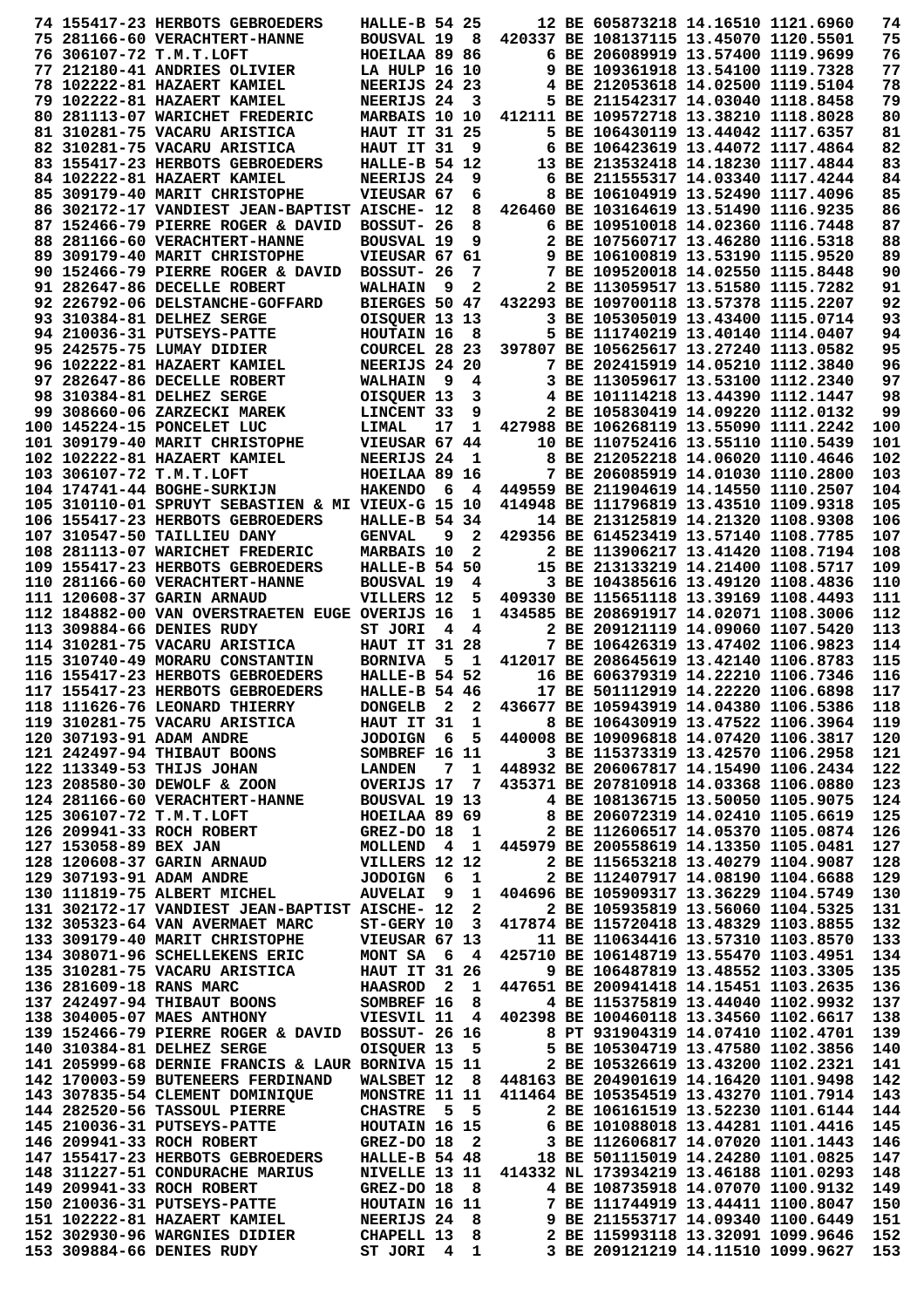|                         | 154 308431-68 HAUMONT-LECOCO                                                                                                                                                                                                                                                                                                                                                                                | PETIT R              | - 6             | 3                       |                                                                                                              | 2 BE 110134719 13.42150 1099.7743      |                                                                                                               | 154        |
|-------------------------|-------------------------------------------------------------------------------------------------------------------------------------------------------------------------------------------------------------------------------------------------------------------------------------------------------------------------------------------------------------------------------------------------------------|----------------------|-----------------|-------------------------|--------------------------------------------------------------------------------------------------------------|----------------------------------------|---------------------------------------------------------------------------------------------------------------|------------|
|                         | 155 242575-75 LUMAY DIDIER                                                                                                                                                                                                                                                                                                                                                                                  | COURCEL 28 19        |                 |                         |                                                                                                              | 2 BE 103999016 13.32010 1098.8638      |                                                                                                               | 155        |
| 156 307033-28 HOK SAPIN |                                                                                                                                                                                                                                                                                                                                                                                                             | <b>INCOURT</b>       | 3               | $\mathbf{2}$            |                                                                                                              | 434837 BE 105803619 14.05450 1098.7669 |                                                                                                               | 156        |
|                         | 157 205999-68 DERNIE FRANCIS & LAUR BORNIVA 15                                                                                                                                                                                                                                                                                                                                                              |                      |                 | 7                       |                                                                                                              | 3 00 105328219 13.44320 1098.7006      |                                                                                                               | 157        |
|                         | 158 155417-23 HERBOTS GEBROEDERS                                                                                                                                                                                                                                                                                                                                                                            |                      |                 |                         |                                                                                                              | 19 BE 213126719 14.25240 1098.6086     |                                                                                                               | 158        |
|                         |                                                                                                                                                                                                                                                                                                                                                                                                             | HALLE-B 54 13        |                 |                         |                                                                                                              |                                        |                                                                                                               | 159        |
|                         | 159 120608-37 GARIN ARNAUD                                                                                                                                                                                                                                                                                                                                                                                  | VILLERS 12           |                 | $\mathbf{1}$            |                                                                                                              | 3 BE 116528918 13.42479 1097.9931      |                                                                                                               |            |
|                         | 160 306107-72 T.M.T.LOFT                                                                                                                                                                                                                                                                                                                                                                                    | HOEILAA 89 65        |                 |                         |                                                                                                              | 9 BE 208714317 14.05270 1097.9264      |                                                                                                               | 160        |
|                         | 161 307193-91 ADAM ANDRE                                                                                                                                                                                                                                                                                                                                                                                    | <b>JODOIGN</b>       | - 6             | $\mathbf{2}$            |                                                                                                              | 3 BE 112406317 14.11040 1097.0944      |                                                                                                               | 161        |
|                         | 162 120608-37 GARIN ARNAUD                                                                                                                                                                                                                                                                                                                                                                                  | VILLERS 12 11        |                 |                         |                                                                                                              | 4 BE 106644019 13.43069 1097.0612      |                                                                                                               | 162        |
|                         | 163 155417-23 HERBOTS GEBROEDERS                                                                                                                                                                                                                                                                                                                                                                            | HALLE-B 54 37        |                 |                         |                                                                                                              | 20 BE 213130219 14.26040 1096.8483     |                                                                                                               | 163        |
|                         | 164 310740-49 MORARU CONSTANTIN                                                                                                                                                                                                                                                                                                                                                                             | <b>BORNIVA</b>       | - 5             | - 5                     |                                                                                                              | 2 BE 106485119 13.45440 1096.5676      |                                                                                                               | 164        |
|                         | 165 125785-73 DE COSTER NOE                                                                                                                                                                                                                                                                                                                                                                                 | <b>OBAIX</b>         |                 | 11 10                   |                                                                                                              | 2 BE 111727819 13.40250 1096.3573      |                                                                                                               | 165        |
|                         | 166 242575-75 LUMAY DIDIER                                                                                                                                                                                                                                                                                                                                                                                  | <b>COURCEL 28 15</b> |                 |                         |                                                                                                              | 3 BE 103990616 13.32550 1096.1387      |                                                                                                               | 166        |
|                         | 167 152466-79 PIERRE ROGER & DAVID BOSSUT- 26                                                                                                                                                                                                                                                                                                                                                               |                      |                 | 2                       |                                                                                                              | 9 BE 113661917 14.10100 1095.6285      |                                                                                                               | 167        |
|                         | 168 242497-94 THIBAUT BOONS                                                                                                                                                                                                                                                                                                                                                                                 |                      |                 |                         |                                                                                                              | 5 BE 115370119 13.46410 1095.3312      |                                                                                                               | 168        |
|                         |                                                                                                                                                                                                                                                                                                                                                                                                             | SOMBREF 16 14        |                 |                         |                                                                                                              |                                        |                                                                                                               |            |
|                         | 169 226792-06 DELSTANCHE-GOFFARD                                                                                                                                                                                                                                                                                                                                                                            | BIERGES 50 42        |                 |                         |                                                                                                              | 2 BE 109705718 14.04488 1094.9301      |                                                                                                               | 169        |
|                         | 170 307193-91 ADAM ANDRE                                                                                                                                                                                                                                                                                                                                                                                    | <b>JODOIGN</b>       | - 6             | 3                       |                                                                                                              | 4 BE 109207916 14.12000 1094.5473      |                                                                                                               | 170        |
|                         | 171 113349-53 THIJS JOHAN                                                                                                                                                                                                                                                                                                                                                                                   | <b>LANDEN</b>        | 7               | 3                       |                                                                                                              | 2 BE 206068317 14.20100 1094.5112      |                                                                                                               | 171        |
|                         | 172 309179-40 MARIT CHRISTOPHE                                                                                                                                                                                                                                                                                                                                                                              | VIEUSAR 67 42        |                 |                         |                                                                                                              | 12 BE 110754816 14.01030 1093.8831     |                                                                                                               | 172        |
|                         | 173 306107-72 T.M.T.LOFT                                                                                                                                                                                                                                                                                                                                                                                    | HOEILAA 89 32        |                 |                         |                                                                                                              | 10 BE 206080619 14.07110 1093.1350     |                                                                                                               | 173        |
|                         | 174 306107-72 T.M.T.LOFT                                                                                                                                                                                                                                                                                                                                                                                    | HOEILAA 89 67        |                 |                         |                                                                                                              | 11 BE 212182018 14.07410 1091.7606     |                                                                                                               | 174        |
|                         | 175 242497-94 THIBAUT BOONS                                                                                                                                                                                                                                                                                                                                                                                 | SOMBREF 16 15        |                 |                         |                                                                                                              | 6 BE 115378519 13.47570 1091.6603      |                                                                                                               | 175        |
|                         | 176 120608-37 GARIN ARNAUD                                                                                                                                                                                                                                                                                                                                                                                  | VILLERS 12           |                 | 2                       |                                                                                                              | 5 BE 115651018 13.45029 1091.4060      |                                                                                                               | 176        |
|                         | 177 210036-31 PUTSEYS-PATTE                                                                                                                                                                                                                                                                                                                                                                                 | HOUTAIN 16           |                 | 3                       |                                                                                                              | 8 BE 111740719 13.47570 1091.2951      |                                                                                                               | 177        |
|                         |                                                                                                                                                                                                                                                                                                                                                                                                             |                      |                 |                         |                                                                                                              | 2 BE 115201816 13.40519 1091.2219      |                                                                                                               | 178        |
|                         | 178 111819-75 ALBERT MICHEL                                                                                                                                                                                                                                                                                                                                                                                 | <b>AUVELAI</b>       | 9               | 7                       |                                                                                                              |                                        |                                                                                                               |            |
|                         | 179 242575-75 LUMAY DIDIER                                                                                                                                                                                                                                                                                                                                                                                  | COURCEL 28 24        |                 |                         |                                                                                                              | 4 BE 105622817 13.34380 1090.9782      |                                                                                                               | 179        |
|                         | 180 310384-81 DELHEZ SERGE                                                                                                                                                                                                                                                                                                                                                                                  | OISOUER 13 10        |                 |                         |                                                                                                              | 6 BE 105304519 13.52040 1090.5557      |                                                                                                               | 180        |
|                         | 181 280052-13 SIMONS YVES                                                                                                                                                                                                                                                                                                                                                                                   | <b>OVERWIN</b>       | - 3             | 1                       |                                                                                                              | 2 BE 211550318 14.22030 1090.2124      |                                                                                                               | 181        |
|                         | 182 155417-23 HERBOTS GEBROEDERS                                                                                                                                                                                                                                                                                                                                                                            | HALLE-B 54 53        |                 |                         |                                                                                                              | 21 BE 606381319 14.28370 1090.1668     |                                                                                                               | 182        |
|                         | 183 309179-40 MARIT CHRISTOPHE                                                                                                                                                                                                                                                                                                                                                                              | VIEUSAR 67 60        |                 |                         |                                                                                                              | 13 BE 109282718 14.02340 1089.6570     |                                                                                                               | 183        |
|                         | 184 310384-81 DELHEZ SERGE                                                                                                                                                                                                                                                                                                                                                                                  | OISQUER 13           |                 | 6                       |                                                                                                              | 7 BE 105303519 13.52330 1089.1779      |                                                                                                               | 184        |
|                         | 185 302172-17 VANDIEST JEAN-BAPTIST AISCHE- 12                                                                                                                                                                                                                                                                                                                                                              |                      |                 | 9                       |                                                                                                              | 3 BE 107227019 14.01340 1089.1121      |                                                                                                               | 185        |
|                         | 186 306107-72 T.M.T.LOFT                                                                                                                                                                                                                                                                                                                                                                                    | HOEILAA 89 71        |                 |                         |                                                                                                              | 12 BE 206062419 14.08450 1088.8401     |                                                                                                               | 186        |
|                         |                                                                                                                                                                                                                                                                                                                                                                                                             |                      |                 | 2                       |                                                                                                              | 10 BE 202413619 14.14030 1088.4321     |                                                                                                               | 187        |
|                         | 187 102222-81 HAZAERT KAMIEL                                                                                                                                                                                                                                                                                                                                                                                | NEERIJS 24           |                 |                         |                                                                                                              |                                        |                                                                                                               |            |
|                         | 188 304005-07 MAES ANTHONY                                                                                                                                                                                                                                                                                                                                                                                  | VIESVIL 11 11        |                 |                         |                                                                                                              | 2 BE 110333019 13.40030 1087.4152      |                                                                                                               | 188        |
|                         | 189 306107-72 T.M.T.LOFT                                                                                                                                                                                                                                                                                                                                                                                    | HOEILAA 89 70        |                 |                         |                                                                                                              | 13 00 206083819 14.09430 1086.2069     |                                                                                                               | 189        |
|                         | 190 152466-79 PIERRE ROGER & DAVID                                                                                                                                                                                                                                                                                                                                                                          | <b>BOSSUT- 26 10</b> |                 |                         |                                                                                                              | 10 BE 229610116 14.13560 1085.4118     |                                                                                                               | 190        |
|                         | 191 152466-79 PIERRE ROGER & DAVID                                                                                                                                                                                                                                                                                                                                                                          | <b>BOSSUT- 26 23</b> |                 |                         |                                                                                                              | 11 BE 113667917 14.14080 1084.8746     |                                                                                                               | 191        |
|                         | 192 155417-23 HERBOTS GEBROEDERS                                                                                                                                                                                                                                                                                                                                                                            | <b>HALLE-B 54 49</b> |                 |                         |                                                                                                              | 22 BE 213568118 14.30400 1084.8542     |                                                                                                               | 192        |
|                         | 193 311227-51 CONDURACHE MARIUS                                                                                                                                                                                                                                                                                                                                                                             | NIVELLE 13           |                 | 2                       |                                                                                                              | 2 BE 109452618 13.52158 1083.8916      |                                                                                                               | 193        |
|                         | 194 155417-23 HERBOTS GEBROEDERS                                                                                                                                                                                                                                                                                                                                                                            | HALLE-B 54 44        |                 |                         |                                                                                                              | 23 BE 213108119 14.31030 1083.8665     |                                                                                                               | 194        |
|                         | 195 300775-75 CHARLES PHILIPPE                                                                                                                                                                                                                                                                                                                                                                              | COURCEL 22 14        |                 |                         |                                                                                                              | 2 BE 110437019 13.38201 1083.3779      |                                                                                                               | 195        |
|                         | 196 226792-06 DELSTANCHE-GOFFARD                                                                                                                                                                                                                                                                                                                                                                            | <b>BIERGES 50 16</b> |                 |                         |                                                                                                              | 3 BE 109720216 14.09068 1083.1334      |                                                                                                               | 196        |
|                         | 197 242575-75 LUMAY DIDIER                                                                                                                                                                                                                                                                                                                                                                                  | <b>COURCEL 28</b>    |                 |                         |                                                                                                              | 5 BE 105622917 13.37250 1082.7135      |                                                                                                               | 197        |
|                         |                                                                                                                                                                                                                                                                                                                                                                                                             |                      |                 | 1                       |                                                                                                              |                                        |                                                                                                               |            |
|                         | 198 310384-81 DELHEZ SERGE                                                                                                                                                                                                                                                                                                                                                                                  | OISQUER 13           |                 | 8                       |                                                                                                              | 8 BE 105303619 13.54550 1082.4811      |                                                                                                               | 198        |
|                         | 199 120608-37 GARIN ARNAUD<br>200 304005-07 MAES ANTHONY                                                                                                                                                                                                                                                                                                                                                    | VILLERS 12 10        |                 |                         |                                                                                                              | 6 BE 106641919 13.48099 1082.4111      |                                                                                                               | 199        |
|                         |                                                                                                                                                                                                                                                                                                                                                                                                             | VIESVIL 11 8         |                 |                         |                                                                                                              | 3 BE 110334119 13.41530 1082.0544      |                                                                                                               | 200        |
|                         | 201 242575-75 LUMAY DIDIER                                                                                                                                                                                                                                                                                                                                                                                  | <b>COURCEL 28 26</b> |                 |                         |                                                                                                              |                                        |                                                                                                               | 201        |
|                         | 202 306107-72 T.M.T.LOFT                                                                                                                                                                                                                                                                                                                                                                                    | <b>HOEILAA 89 9</b>  |                 |                         |                                                                                                              |                                        |                                                                                                               |            |
|                         |                                                                                                                                                                                                                                                                                                                                                                                                             |                      |                 |                         |                                                                                                              |                                        |                                                                                                               | 202        |
|                         | 203 155417-23 HERBOTS GEBROEDERS                                                                                                                                                                                                                                                                                                                                                                            | <b>HALLE-B 54 15</b> |                 |                         |                                                                                                              |                                        |                                                                                                               | 203        |
|                         |                                                                                                                                                                                                                                                                                                                                                                                                             |                      |                 |                         |                                                                                                              |                                        | 6 BE 100450418 13.37400 1081.9773<br>14 BE 206070519 14.11200 1081.8314<br>24 BE 419030919 14.31520 1081.7683 |            |
|                         | 204 309179-40 MARIT CHRISTOPHE                                                                                                                                                                                                                                                                                                                                                                              | VIEUSAR 67 46        |                 |                         |                                                                                                              | 14 BE 106201519 14.05360 1081.3018     |                                                                                                               | 204        |
|                         | 205 184882-00 VAN OVERSTRAETEN EUGE OVERIJS 16                                                                                                                                                                                                                                                                                                                                                              |                      |                 | $\mathbf{2}$            |                                                                                                              | 2 BE 212113618 14.11571 1081.1872      |                                                                                                               | 205        |
|                         | 206 215026-74 DELVEAUX LOUIS                                                                                                                                                                                                                                                                                                                                                                                | <b>CEROUX</b>        | $\overline{4}$  | $\overline{\mathbf{2}}$ | 424878 BE 113910517 14.03031 1080.9724                                                                       |                                        |                                                                                                               | 206        |
|                         | 207 308660-06 ZARZECKI MAREK                                                                                                                                                                                                                                                                                                                                                                                | LINCENT 33 7         |                 |                         |                                                                                                              | 3 BE 105840319 14.20580 1080.6254      |                                                                                                               | 207        |
|                         | 208 309179-40 MARIT CHRISTOPHE                                                                                                                                                                                                                                                                                                                                                                              | VIEUSAR 67           |                 |                         |                                                                                                              | 15 BE 109191718 14.06050 1079.9823     |                                                                                                               | 208        |
|                         | 209 306594-74 VERSPREET MICHEL                                                                                                                                                                                                                                                                                                                                                                              | <b>LUTTRE</b>        | - 6             | 6                       | $\overline{5}$                                                                                               |                                        |                                                                                                               | 209        |
|                         | 210 310281-75 VACARU ARISTICA                                                                                                                                                                                                                                                                                                                                                                               | <b>HAUT IT 31 4</b>  |                 |                         | 2 BE 110441819 13.45060 1079.6854<br>10 BE 106423519 13.57182 1079.4485                                      |                                        |                                                                                                               | 210        |
|                         | 211  210036-31  PUTSEYS-PATTE                                                                                                                                                                                                                                                                                                                                                                               | <b>HOUTAIN 16 10</b> |                 |                         |                                                                                                              | 9 BE 111740819 13.52130 1079.1131      |                                                                                                               | 211        |
|                         | 212 184882-00 VAN OVERSTRAETEN EUGE OVERIJS 16 16                                                                                                                                                                                                                                                                                                                                                           |                      |                 |                         |                                                                                                              | 3 BE 209030219 14.12481 1078.9057      |                                                                                                               | 212        |
|                         | 213 184158-52 DOC TEAM DELHOVE PAES SART-DA 22 11                                                                                                                                                                                                                                                                                                                                                           |                      |                 |                         |                                                                                                              | 412236 BE 106763919 13.52220 1078.1170 |                                                                                                               | 213        |
|                         | 214 310281-75 VACARU ARISTICA                                                                                                                                                                                                                                                                                                                                                                               | <b>HAUT IT 31 13</b> |                 |                         |                                                                                                              |                                        |                                                                                                               |            |
|                         |                                                                                                                                                                                                                                                                                                                                                                                                             |                      |                 |                         |                                                                                                              | 11 BE 109457018 13.57522 1077.8715     |                                                                                                               | 214        |
|                         | 215 226106-96 GOFFIN VINCENT                                                                                                                                                                                                                                                                                                                                                                                | <b>NETHEN</b>        | $\mathbf{3}$    | $\mathbf{1}$            |                                                                                                              | 441149 BE 109451315 14.19180 1077.8133 |                                                                                                               | 215        |
|                         | 216 281383-83 LAMBERT PHILIPPE                                                                                                                                                                                                                                                                                                                                                                              | <b>ITTRE</b>         | 13 <sub>1</sub> |                         | $5^{\circ}$                                                                                                  | 2 BE 109991816 13.53161 1077.7749      |                                                                                                               | 216        |
|                         | 217 192396-45 SOETAERTS PHILIPPE VILLERS 30                                                                                                                                                                                                                                                                                                                                                                 |                      |                 |                         | 2 409306 BE 109503616 13.49520 1077.4991                                                                     |                                        |                                                                                                               | 217        |
|                         | 218 134888-58 SURINX3IPPOLITO                                                                                                                                                                                                                                                                                                                                                                               | <b>GOSSELI</b> 5     |                 |                         | 1 402445 BE 100033618 13.43329 1077.3572                                                                     |                                        |                                                                                                               | 218        |
|                         | 219 310482-82 CHAKOUR JADE                                                                                                                                                                                                                                                                                                                                                                                  | <b>WAUTHIE</b>       |                 | 2 1                     |                                                                                                              | 420873 BE 106450119 14.00490 1076.9065 |                                                                                                               | 219        |
|                         | 220 281166-60 VERACHTERT-HANNE BOUSVAL 19 16                                                                                                                                                                                                                                                                                                                                                                |                      |                 |                         |                                                                                                              | 5 BE 101177718 14.00290 1076.4531      |                                                                                                               | 220        |
|                         | 221 175503-30 BOURGUIGNON JEAN-MARI THOREMB                                                                                                                                                                                                                                                                                                                                                                 |                      |                 |                         | 5 5 427787 BE 105071119 14.07260 1076.3742                                                                   |                                        |                                                                                                               | 221        |
|                         | 222 184158-52 DOC TEAM DELHOVE PAES SART-DA 22                                                                                                                                                                                                                                                                                                                                                              |                      |                 | $\mathbf{1}$            |                                                                                                              | 2 BE 116033618 13.53080 1075.9596      |                                                                                                               | 222        |
|                         | 223 113349-53 THIJS JOHAN                                                                                                                                                                                                                                                                                                                                                                                   | <b>LANDEN</b>        | 7               | $\overline{7}$          |                                                                                                              |                                        |                                                                                                               | 223        |
|                         | 224 308660-06 ZARZECKI MAREK                                                                                                                                                                                                                                                                                                                                                                                |                      |                 |                         |                                                                                                              |                                        |                                                                                                               | 224        |
|                         |                                                                                                                                                                                                                                                                                                                                                                                                             | LINCENT 33 19        |                 |                         |                                                                                                              |                                        |                                                                                                               |            |
|                         | 225 310281-75 VACARU ARISTICA                                                                                                                                                                                                                                                                                                                                                                               | <b>HAUT IT 31 31</b> |                 |                         | 3 BE 212118419 14.27240 1075.5438<br>4 BE 105844019 14.22580 1075.3919<br>12 BE 106424119 13.58462 1075.3762 |                                        |                                                                                                               | 225        |
|                         | 226 242497-94 THIBAUT BOONS                                                                                                                                                                                                                                                                                                                                                                                 | SOMBREF 16           |                 | - 9                     |                                                                                                              | 7 BE 115371519 13.53420 1075.3010      |                                                                                                               | 226        |
|                         |                                                                                                                                                                                                                                                                                                                                                                                                             |                      |                 |                         |                                                                                                              |                                        |                                                                                                               | 227        |
|                         |                                                                                                                                                                                                                                                                                                                                                                                                             |                      |                 |                         |                                                                                                              |                                        |                                                                                                               | 228        |
|                         |                                                                                                                                                                                                                                                                                                                                                                                                             |                      |                 |                         |                                                                                                              |                                        |                                                                                                               | 229        |
|                         |                                                                                                                                                                                                                                                                                                                                                                                                             |                      |                 |                         |                                                                                                              |                                        |                                                                                                               | 230        |
|                         |                                                                                                                                                                                                                                                                                                                                                                                                             |                      |                 |                         |                                                                                                              |                                        |                                                                                                               | 231        |
|                         | 227 125785-73 DE COSTER NOE<br>227 125785-73 DE COSTER NOE<br>228 281383-83 LAMBERT PHILIPPE ITTRE 13 3<br>229 309721-00 HAYET OLIVIER LOUPOIG 6 3 414450 BE 106404219 13.55420 1074.3402<br>RRAINE- 8 3 421965 BE 110029316 14.02460<br>232 309179-40 MARIT CHRISTOPHE VIEUSAR 67 48 16 BE 109281518 14.08210 1073.8371<br>233 309179-40 MARIT CHRISTOPHE VIEUSAR 67 52 17 BE 106198619 14.08270 1073.5676 |                      |                 |                         |                                                                                                              |                                        |                                                                                                               | 232<br>233 |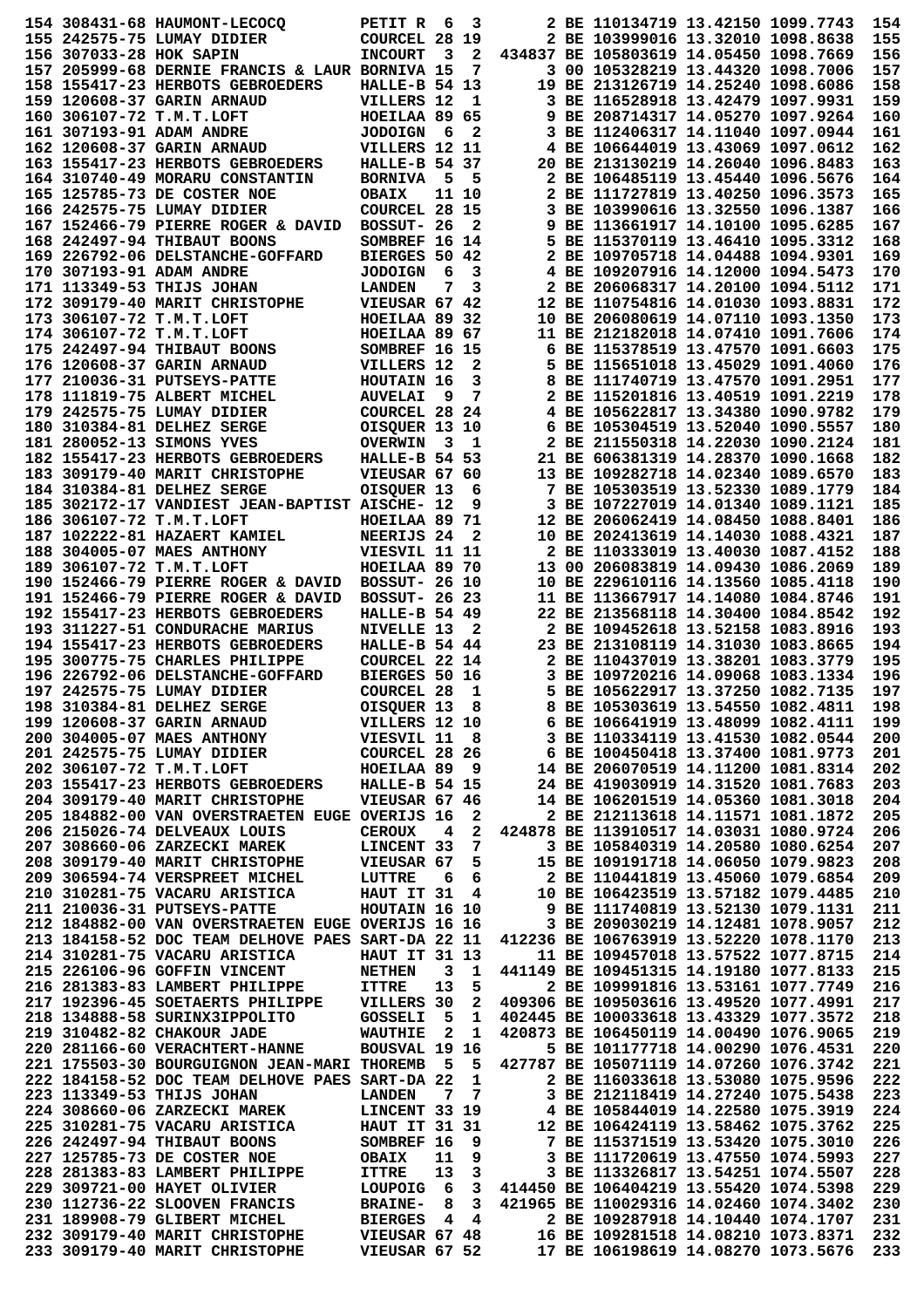|                       | 234 309179-40 MARIT CHRISTOPHE                                                                                                                                                                                                                                                                                          | VIEUSAR 67 19        |              |      |          | 18 BE 109182018 14.08320 1073.3431                                                                             |                                                                                                                                                    | 234        |
|-----------------------|-------------------------------------------------------------------------------------------------------------------------------------------------------------------------------------------------------------------------------------------------------------------------------------------------------------------------|----------------------|--------------|------|----------|----------------------------------------------------------------------------------------------------------------|----------------------------------------------------------------------------------------------------------------------------------------------------|------------|
|                       | 235 184882-00 VAN OVERSTRAETEN EUGE OVERIJS 16 10                                                                                                                                                                                                                                                                       |                      |              |      |          | 4 BE 209021519 14.15011 1073.0008                                                                              |                                                                                                                                                    | 235        |
|                       | 236 282647-86 DECELLE ROBERT                                                                                                                                                                                                                                                                                            | <b>WALHAIN</b>       | 9            | 6    |          | 4 BE 116554518 14.07260 1072.3081                                                                              |                                                                                                                                                    | 236        |
|                       | 237 175503-30 BOURGUIGNON JEAN-MARI THOREMB                                                                                                                                                                                                                                                                             |                      | 5            | 4    |          | 2 BE 105070819 14.09060 1071.8792                                                                              |                                                                                                                                                    | 237        |
|                       | 238 309179-40 MARIT CHRISTOPHE                                                                                                                                                                                                                                                                                          | VIEUSAR 67 40        |              |      |          | 19 BE 109282018 14.09320 1070.6566                                                                             |                                                                                                                                                    | 238        |
|                       |                                                                                                                                                                                                                                                                                                                         |                      |              |      |          |                                                                                                                |                                                                                                                                                    |            |
|                       | 239 197173-69 PEETERS GASTON                                                                                                                                                                                                                                                                                            | TIENEN               | 16           | 2    |          | 451572 BE 201983818 14.31470 1070.6255                                                                         |                                                                                                                                                    | 239        |
|                       | 240 192396-45 SOETAERTS PHILIPPE                                                                                                                                                                                                                                                                                        | VILLERS 30           |              | 1    |          | 2 BE 100512418 13.52240 1070.3609                                                                              |                                                                                                                                                    | 240        |
|                       | 241 162600-28 VERMYLEN DANIEL                                                                                                                                                                                                                                                                                           | <b>MARBAIS</b>       | - 8          | 2    |          | 413131 BE 113923617 13.56110 1069.7795                                                                         |                                                                                                                                                    | 241        |
|                       | 242 120608-37 GARIN ARNAUD                                                                                                                                                                                                                                                                                              | VILLERS 12           |              | 6    |          | 7 BE 107061917 13.52479 1069.3098                                                                              |                                                                                                                                                    | 242        |
| 243 153058-89 BEX JAN |                                                                                                                                                                                                                                                                                                                         | MOLLEND              | 4            | 2    |          | 2 BE 200558319 14.27080 1069.1521                                                                              |                                                                                                                                                    | 243        |
|                       | 244 217644-73 BOUROUIN MAURITZ                                                                                                                                                                                                                                                                                          | LUTTRE               | 3            | 1    |          | 405447 BE 111734819 13.49140 1069.1228                                                                         |                                                                                                                                                    | 244        |
|                       | 245 306107-72 T.M.T.LOFT                                                                                                                                                                                                                                                                                                | HOEILAA 89           |              | 2    |          | 15 BE 208701817 14.16290 1068.1250                                                                             |                                                                                                                                                    | 245        |
|                       | 246 310281-75 VACARU ARISTICA                                                                                                                                                                                                                                                                                           | HAUT IT 31           |              | 6    |          | 13 BE 106426719 14.01252 1068.0957                                                                             |                                                                                                                                                    | 246        |
|                       | 247 309179-40 MARIT CHRISTOPHE                                                                                                                                                                                                                                                                                          | VIEUSAR 67 29        |              |      |          | 20 BE 113081817 14.10310 1068.0280                                                                             |                                                                                                                                                    | 247        |
|                       | 248 310281-75 VACARU ARISTICA                                                                                                                                                                                                                                                                                           | HAUT IT 31           |              | 3    |          | 14 RO 001748419 14.01312 1067.8228                                                                             |                                                                                                                                                    | 248        |
|                       | 249 226792-06 DELSTANCHE-GOFFARD                                                                                                                                                                                                                                                                                        | <b>BIERGES 50</b>    |              | 5    |          | 4 BE 109721616 14.14508 1067.7944                                                                              |                                                                                                                                                    | 249        |
|                       |                                                                                                                                                                                                                                                                                                                         |                      |              |      |          |                                                                                                                |                                                                                                                                                    |            |
|                       | 250 310281-75 VACARU ARISTICA                                                                                                                                                                                                                                                                                           | <b>HAUT IT 31 17</b> |              |      |          | 15 BE 106425619 14.01362 1067.5956                                                                             |                                                                                                                                                    | 250        |
|                       | 251 305323-64 VAN AVERMAET MARC                                                                                                                                                                                                                                                                                         | ST-GERY 10 10        |              |      |          | 2 BE 106046119 14.01339 1067.1894                                                                              |                                                                                                                                                    | 251        |
|                       | 252 305323-64 VAN AVERMAET MARC                                                                                                                                                                                                                                                                                         | ST-GERY 10           |              | 5    |          | 3 BE 106045619 14.01349 1067.1439                                                                              |                                                                                                                                                    | 252        |
|                       | 253 162600-28 VERMYLEN DANIEL                                                                                                                                                                                                                                                                                           | <b>MARBAIS</b>       | - 8          | 8    |          | 2 BE 113923417 13.57170 1066.7410                                                                              |                                                                                                                                                    | 253        |
|                       | 254 155417-23 HERBOTS GEBROEDERS                                                                                                                                                                                                                                                                                        | HALLE-B $54$ 24      |              |      |          | 25 BE 419050019 14.37490 1066.7233                                                                             |                                                                                                                                                    | 254        |
|                       | 255 187583-82 VANDERLINDEN-DE BRUYN OVERIJS 10                                                                                                                                                                                                                                                                          |                      |              | 4    |          | 2 BE 209118819 14.17461 1066.6375                                                                              |                                                                                                                                                    | 255        |
|                       | <b>256 281166-60 VERACHTERT-HANNE</b>                                                                                                                                                                                                                                                                                   | <b>BOUSVAL 19</b>    |              | 7    |          | 6 BE 107566517 14.04290 1065.5380                                                                              |                                                                                                                                                    | 256        |
|                       | 257 281383-83 LAMBERT PHILIPPE                                                                                                                                                                                                                                                                                          | <b>ITTRE</b>         | 13           | 8    |          | 4 BE 105262719 13.57421 1065.4507                                                                              |                                                                                                                                                    | 257        |
|                       | 258 302172-17 VANDIEST JEAN-BAPTIST AISCHE- 12 10                                                                                                                                                                                                                                                                       |                      |              |      |          | 4 BE 103165919 14.10160 1065.4397                                                                              |                                                                                                                                                    | 258        |
|                       | 259 102222-81 HAZAERT KAMIEL                                                                                                                                                                                                                                                                                            | NEERIJS 24           |              | 6    |          | 11 BE 209152719 14.22510 1065.2319                                                                             |                                                                                                                                                    | 259        |
|                       | 260 308660-06 ZARZECKI MAREK                                                                                                                                                                                                                                                                                            | LINCENT 33 27        |              |      |          | 5 BE 109061018 14.26580 1065.0755                                                                              |                                                                                                                                                    | 260        |
|                       |                                                                                                                                                                                                                                                                                                                         |                      |              |      |          | 21 BE 113193017 14.11380 1065.0585                                                                             |                                                                                                                                                    | 261        |
|                       | 261 309179-40 MARIT CHRISTOPHE                                                                                                                                                                                                                                                                                          | VIEUSAR 67           |              | 3    |          |                                                                                                                |                                                                                                                                                    |            |
|                       | 262 242497-94 THIBAUT BOONS                                                                                                                                                                                                                                                                                             | SOMBREF 16           |              | 3    |          | 8 BE 115370219 13.57280 1064.8477                                                                              |                                                                                                                                                    | 262        |
|                       | 263 307835-54 CLEMENT DOMINIQUE                                                                                                                                                                                                                                                                                         | MONSTRE 11           |              | 3    |          | 2 BE 115521617 13.56260 1064.7736                                                                              |                                                                                                                                                    | 263        |
|                       | 264 242497-94 THIBAUT BOONS                                                                                                                                                                                                                                                                                             | SOMBREF 16 12        |              |      |          | 9 BE 115378819 13.57300 1064.7561                                                                              |                                                                                                                                                    | 264        |
|                       | 265 308071-96 SCHELLEKENS ERIC                                                                                                                                                                                                                                                                                          | MONT SA              | - 6          | 5    |          | 2 BE 109257618 14.09540 1064.5411                                                                              |                                                                                                                                                    | 265        |
|                       | 266 187455-51 HUART OCTAVE                                                                                                                                                                                                                                                                                              | NIVELLE 13           |              | 6    |          | 2 BE 105249319 13.59100 1063.8244                                                                              |                                                                                                                                                    | 266        |
|                       | 267 306107-72 T.M.T.LOFT                                                                                                                                                                                                                                                                                                | HOEILAA 89 78        |              |      |          | 16 BE 206063519 14.18170 1063.4159                                                                             |                                                                                                                                                    | 267        |
|                       | 268 155417-23 HERBOTS GEBROEDERS                                                                                                                                                                                                                                                                                        | <b>HALLE-B 54 43</b> |              |      |          | 26 BE 419031119 14.39210 1062.9137                                                                             |                                                                                                                                                    | 268        |
|                       | 269 242497-94 THIBAUT BOONS                                                                                                                                                                                                                                                                                             | SOMBREF 16 16        |              |      |          | 10 BE 115379019 13.58280 1062.1066                                                                             |                                                                                                                                                    | 269        |
|                       | 270 155417-23 HERBOTS GEBROEDERS                                                                                                                                                                                                                                                                                        | HALLE-B 54           |              | 7    |          | 27 BE 213114419 14.39420 1062.0479                                                                             |                                                                                                                                                    | 270        |
|                       | 271 209941-33 ROCH ROBERT                                                                                                                                                                                                                                                                                               |                      |              |      |          | 5 BE 114027317 14.21410 1061.9594                                                                              |                                                                                                                                                    | 271        |
|                       |                                                                                                                                                                                                                                                                                                                         | GREZ-DO 18 14        |              |      |          |                                                                                                                |                                                                                                                                                    |            |
|                       | 272 184158-52 DOC TEAM DELHOVE PAES SART-DA 22 15                                                                                                                                                                                                                                                                       |                      |              |      |          | 3 BE 106775619 13.58120 1061.9165                                                                              |                                                                                                                                                    | 272        |
|                       | 273 209941-33 ROCH ROBERT                                                                                                                                                                                                                                                                                               | GREZ-DO 18           |              | 7    |          | 6 BE 112603817 14.21440 1061.8305                                                                              |                                                                                                                                                    | 273        |
|                       | 274 113349-53 THIJS JOHAN                                                                                                                                                                                                                                                                                               | <b>LANDEN</b>        | 7            | 2    |          | 4 BE 206065117 14.32550 1061.5141                                                                              |                                                                                                                                                    | 274        |
|                       | 275 305323-64 VAN AVERMAET MARC                                                                                                                                                                                                                                                                                         | ST-GERY 10           |              | 8    |          | 4 BE 115720918 14.03449 1061.2718                                                                              |                                                                                                                                                    | 275        |
|                       | 276 242497-94 THIBAUT BOONS                                                                                                                                                                                                                                                                                             | SOMBREF 16 10        |              |      |          | 11 BE 104550019 13.59020 1060.5595                                                                             |                                                                                                                                                    | 276        |
|                       | 277 281383-83 LAMBERT PHILIPPE                                                                                                                                                                                                                                                                                          | <b>ITTRE</b>         | 13           | 2    |          | 5 BE 113320617 13.59431 1059.9373                                                                              |                                                                                                                                                    | 277        |
|                       | 278 164141-17 DELHOVE ROGER                                                                                                                                                                                                                                                                                             | <b>NIVELLE</b>       | $\mathbf{Q}$ | q    |          | 412537 BE 105282019 13.59170 1059.7346                                                                         |                                                                                                                                                    | 278        |
|                       |                                                                                                                                                                                                                                                                                                                         |                      |              |      |          |                                                                                                                |                                                                                                                                                    | 279        |
|                       |                                                                                                                                                                                                                                                                                                                         |                      |              |      |          |                                                                                                                |                                                                                                                                                    |            |
|                       |                                                                                                                                                                                                                                                                                                                         |                      |              |      |          |                                                                                                                |                                                                                                                                                    |            |
|                       |                                                                                                                                                                                                                                                                                                                         |                      |              |      |          |                                                                                                                |                                                                                                                                                    | 280        |
|                       | 279 306107-72 T.M.T.LOFT HOEILAA 89 44 17 BE 206086519 14.19510 1059.3510<br>280 155417-23 HERBOTS GEBROEDERS HALLE-B 54 4 28 BE 213111519 14.40490 1059.2951<br>281 306932-24 COLLIN LUDOVIC RANSART 8 4 2 BE 100017018 13.48521 10                                                                                    |                      |              |      |          |                                                                                                                |                                                                                                                                                    | 281        |
|                       | 282 220302-15 SPRUYT EDDY                                                                                                                                                                                                                                                                                               |                      |              |      |          | LOUPOIG 20 18 414965 BE 115641518 14.01530 1058.8993                                                           |                                                                                                                                                    | 282        |
|                       | 283 152466-79 PIERRE ROGER & DAVID BOSSUT- 26 24                                                                                                                                                                                                                                                                        |                      |              |      |          | 12 BE 114419118 14.24060 1058.7636                                                                             |                                                                                                                                                    | 283        |
|                       | 284 242497-94 THIBAUT BOONS                                                                                                                                                                                                                                                                                             | SOMBREF 16 1         |              |      |          |                                                                                                                |                                                                                                                                                    | 284        |
|                       | 285 112736-22 SLOOVEN FRANCIS                                                                                                                                                                                                                                                                                           | <b>BRAINE-</b>       | 8            | 5    |          |                                                                                                                |                                                                                                                                                    | 285        |
|                       |                                                                                                                                                                                                                                                                                                                         |                      |              |      |          |                                                                                                                |                                                                                                                                                    | 286        |
|                       |                                                                                                                                                                                                                                                                                                                         |                      |              | 17 6 |          |                                                                                                                |                                                                                                                                                    | 287        |
|                       |                                                                                                                                                                                                                                                                                                                         |                      |              |      |          | 7 8 BE 115652618 13.57059 1057.4316                                                                            | 12 BE 115371819 13.59420 1058.7452<br>2 BE 112362617 14.08360 1058.6177<br>29 BE 213109819 14.41110 1058.3943<br>2 BE 105478519 14.14350 1057.8488 | 288        |
|                       |                                                                                                                                                                                                                                                                                                                         |                      |              |      |          | 3 428647 BE 109253118 14.15240 1057.3434                                                                       |                                                                                                                                                    | 289        |
|                       | $\begin{tabular}{lllllllllllllllllll} \textbf{286} & 155417-23 & HERBOTS & GEBROEDERS & HALLE-B & 54 & 47\\ \textbf{287} & 145224-15 & PONEELET LUC & LIMAL & 17 & 6\\ \textbf{288} & 120608-37 & GARIN ARNAUD & VILLERS & 12 & 7\\ \textbf{289} & 309901-83 & HANNON YVES & CHAUMON & 11 & 3\\ \end{tabular}$          |                      |              |      |          |                                                                                                                |                                                                                                                                                    | 290        |
|                       |                                                                                                                                                                                                                                                                                                                         |                      |              |      |          |                                                                                                                |                                                                                                                                                    |            |
|                       |                                                                                                                                                                                                                                                                                                                         |                      |              |      |          |                                                                                                                |                                                                                                                                                    | 291        |
|                       |                                                                                                                                                                                                                                                                                                                         |                      |              |      |          |                                                                                                                |                                                                                                                                                    | 292        |
|                       |                                                                                                                                                                                                                                                                                                                         |                      |              |      |          |                                                                                                                |                                                                                                                                                    | 293        |
|                       |                                                                                                                                                                                                                                                                                                                         |                      |              |      |          |                                                                                                                |                                                                                                                                                    | 294        |
|                       |                                                                                                                                                                                                                                                                                                                         |                      |              |      |          |                                                                                                                |                                                                                                                                                    | 295        |
|                       |                                                                                                                                                                                                                                                                                                                         |                      |              |      |          |                                                                                                                |                                                                                                                                                    | 296        |
|                       |                                                                                                                                                                                                                                                                                                                         |                      |              |      |          |                                                                                                                |                                                                                                                                                    | 297        |
|                       | 289 309901-85 naunon 11-1<br>290 309179-40 MARIT CHRISTOPHE<br>291 155417-23 HERBORT GEBROEDERS<br>292 280052-13 SIMONS VVES<br>293 308660-06 ZARZECKI MAREK<br>293 308660-06 ZARZECKI MAREK<br>293 308660-06 ZARZECKI MAREK<br>294 300775-7<br>298 210036-31 PUTSEYS-PATTE HOUTAIN 16 9                                |                      |              |      |          | 1055.2006 / 1055.2006 105325719 14.00130<br>1054.5423 101000510 14.00130<br>10 BE 101092518 14.01080 1054.5125 |                                                                                                                                                    | 298        |
|                       | 299 304005-07 MAES ANTHONY VIESVIL 11 3                                                                                                                                                                                                                                                                                 |                      |              |      |          | 4 BE 100466818 13.51370 1054.4560                                                                              |                                                                                                                                                    | 299        |
|                       | 300 187583-82 VANDERLINDEN-DE BRUYN OVERIJS 10                                                                                                                                                                                                                                                                          |                      |              |      | $3 \sim$ | 3 BE 212124718 14.22331 1054.2704                                                                              |                                                                                                                                                    | 300        |
|                       | 301 168287-89 REYNAERTS FREDDY LANDEN 11 1 449879 BE 211733718 14.36491 1054.0292                                                                                                                                                                                                                                       |                      |              |      |          |                                                                                                                |                                                                                                                                                    | 301        |
|                       | 302 311227-51 CONDURACHE MARIUS                                                                                                                                                                                                                                                                                         |                      |              |      |          |                                                                                                                |                                                                                                                                                    | 302        |
|                       |                                                                                                                                                                                                                                                                                                                         |                      |              |      |          | NIVELLE 13 6 3 BE 109453418 14.03078 1053.9313                                                                 |                                                                                                                                                    | 303        |
|                       |                                                                                                                                                                                                                                                                                                                         |                      |              |      |          |                                                                                                                |                                                                                                                                                    | 304        |
|                       |                                                                                                                                                                                                                                                                                                                         |                      |              |      |          |                                                                                                                |                                                                                                                                                    |            |
|                       |                                                                                                                                                                                                                                                                                                                         |                      |              |      |          |                                                                                                                |                                                                                                                                                    | 305        |
|                       |                                                                                                                                                                                                                                                                                                                         |                      |              |      |          |                                                                                                                |                                                                                                                                                    | 306        |
|                       |                                                                                                                                                                                                                                                                                                                         |                      |              |      |          |                                                                                                                |                                                                                                                                                    | 307        |
|                       | 303 209941-33 ROCH ROBERT<br>304 205999-68 DERNIE FRANCIS & LAUR BORNIVA 15 3<br>305 226792-06 DELSTANCHE-GOFFARD BIERGES 50 27 5 BE 105324319 14.00300 1053.7772<br>306 102222-81 HAZAERT KAMIEL NEERIJS 24 17 12 BE 202412519 14.2                                                                                    |                      |              |      |          |                                                                                                                |                                                                                                                                                    | 308        |
|                       |                                                                                                                                                                                                                                                                                                                         |                      |              |      |          |                                                                                                                |                                                                                                                                                    | 309        |
|                       |                                                                                                                                                                                                                                                                                                                         |                      |              |      |          |                                                                                                                |                                                                                                                                                    | 310        |
|                       |                                                                                                                                                                                                                                                                                                                         |                      |              |      |          |                                                                                                                |                                                                                                                                                    | 311        |
|                       | 309 310110-01 SPRUYT SEBASTIEN & MI VIEUX-G 15 12<br>310 155417-23 HERBOTS GEBROEDERS HALLE-B 54 14<br>31 BE 213127919 14.43430 1052.2123<br>311 300775-75 CHARLES PHILIPPE COURCEL 22 6 4 BE 100324818 13.49251 1051.7309<br>312 152466-7<br>313 306107-72 T.M.T.LOFT HOEILAA 89 26 18 BE 206061019 14.23090 1050.8895 |                      |              |      |          |                                                                                                                |                                                                                                                                                    | 312<br>313 |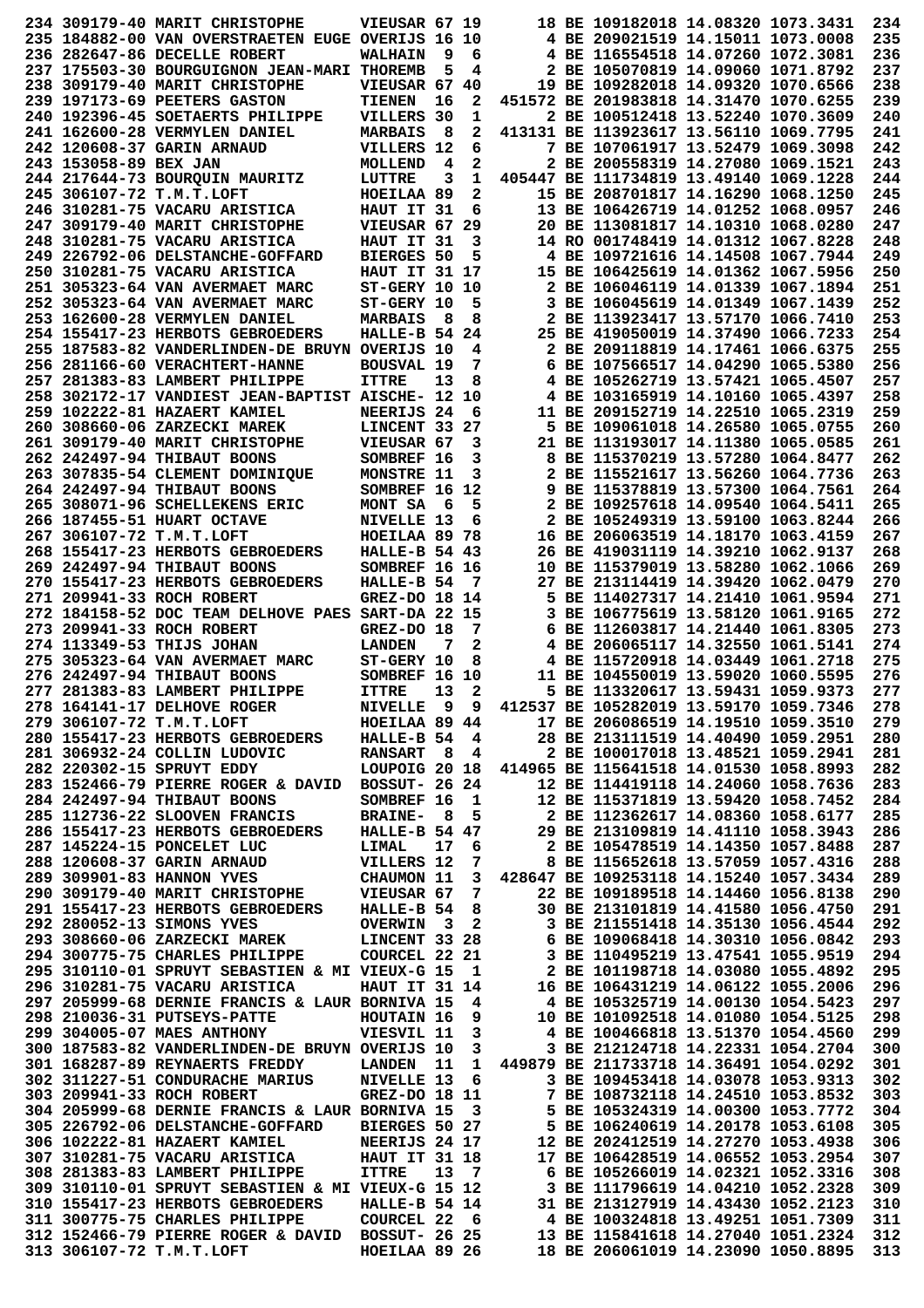|  | 314 242575-75 LUMAY DIDIER                                                                                                                                                                                                           | COURCEL 28 27        |     |       |                                   | 7 BE 100456818 13.48330 1050.8704      |  | 314        |
|--|--------------------------------------------------------------------------------------------------------------------------------------------------------------------------------------------------------------------------------------|----------------------|-----|-------|-----------------------------------|----------------------------------------|--|------------|
|  | 315 208580-30 DEWOLF & ZOON                                                                                                                                                                                                          | OVERIJS 17 10        |     |       |                                   | 2 BE 208112719 14.24198 1050.7832      |  | 315        |
|  | 315 208580-30 DEWOLF & ZOON                                                                                                                                                                                                          | OVERIJS 17 12        |     |       |                                   | 3 BE 208112319 14.24198 1050.7832      |  | 315        |
|  | 317 310281-75 VACARU ARISTICA                                                                                                                                                                                                        | HAUT IT 31           |     | 5     |                                   | 18 BE 106489319 14.08042 1050.2525     |  | 317        |
|  |                                                                                                                                                                                                                                      |                      |     |       |                                   |                                        |  |            |
|  | 318 306107-72 T.M.T.LOFT                                                                                                                                                                                                             | HOEILAA 89           |     | 6     |                                   | 19 BE 206078819 14.23250 1050.2117     |  | 318        |
|  | 319 310281-75 VACARU ARISTICA                                                                                                                                                                                                        | <b>HAUT IT 31 20</b> |     |       |                                   | 19 BE 109459518 14.08082 1050.0766     |  | 319        |
|  | 320 215026-74 DELVEAUX LOUIS                                                                                                                                                                                                         | <b>CEROUX</b>        | 4   | 4     |                                   | 2 BE 113914417 14.14391 1049.9846      |  | 320        |
|  | 321 152466-79 PIERRE ROGER & DAVID                                                                                                                                                                                                   | <b>BOSSUT- 26 11</b> |     |       |                                   | 14 BE 115807618 14.27440 1049.5547     |  | 321        |
|  | 322 310547-50 TAILLIEU DANY                                                                                                                                                                                                          | <b>GENVAL</b>        | 9   | 4     |                                   | 2 BE 105468819 14.19070 1049.4708      |  | 322        |
|  | 323 226792-06 DELSTANCHE-GOFFARD                                                                                                                                                                                                     | BIERGES 50 36        |     |       |                                   | 6 BE 106242819 14.22088 1048.8815      |  | 323        |
|  | 324 162600-28 VERMYLEN DANIEL                                                                                                                                                                                                        | <b>MARBAIS</b>       | - 8 | 3     |                                   | 3 BE 106749019 14.03560 1048.7333      |  | 324        |
|  | 325 226792-06 DELSTANCHE-GOFFARD                                                                                                                                                                                                     | <b>BIERGES 50</b>    |     | 45    |                                   | 7 BE 109701018 14.22158 1048.5846      |  | 325        |
|  | 326 307835-54 CLEMENT DOMINIQUE                                                                                                                                                                                                      | MONSTRE 11           |     | 8     |                                   | 3 BE 108643518 14.02240 1048.5831      |  | 326        |
|  | 327 210036-31 PUTSEYS-PATTE                                                                                                                                                                                                          | HOUTAIN 16           |     | 1     |                                   | 11 BE 107959617 14.03250 1048.3923     |  | 327        |
|  | 328 302930-96 WARGNIES DIDIER                                                                                                                                                                                                        | CHAPELL 13           |     | 1     |                                   | 3 BE 105668717 13.50021 1048.2035      |  | 328        |
|  | 329 307168-66 LAMBERT CORENTIN                                                                                                                                                                                                       | <b>ITTRE</b>         | 5   | 4     |                                   | 413479 BE 116110318 14.04280 1048.1976 |  | 329        |
|  |                                                                                                                                                                                                                                      |                      | 16  | 3     |                                   | 2 BE 201981318 14.40540 1047.9740      |  | 330        |
|  | 330 197173-69 PEETERS GASTON                                                                                                                                                                                                         | <b>TIENEN</b>        |     |       |                                   |                                        |  |            |
|  | 331 152466-79 PIERRE ROGER & DAVID                                                                                                                                                                                                   | <b>BOSSUT- 26 12</b> |     |       |                                   | 15 BE 208971816 14.28360 1047.3817     |  | 331        |
|  | 332 226792-06 DELSTANCHE-GOFFARD                                                                                                                                                                                                     | <b>BIERGES 50 10</b> |     |       |                                   | 8 BE 106245719 14.22468 1047.2722      |  | 332        |
|  | 333 125785-73 DE COSTER NOE                                                                                                                                                                                                          | <b>OBAIX</b>         | 11  | 3     |                                   | 4 BE 107559117 13.57470 1047.2575      |  | 333        |
|  | 334 125785-73 DE COSTER NOE                                                                                                                                                                                                          | <b>OBAIX</b>         | 11  | 1     |                                   | 5 BE 111722319 13.57500 1047.1225      |  | 334        |
|  | 335 152466-79 PIERRE ROGER & DAVID                                                                                                                                                                                                   | <b>BOSSUT- 26 14</b> |     |       |                                   | 16 BE 109514318 14.28450 1047.0066     |  | 335        |
|  | 336 209941-33 ROCH ROBERT                                                                                                                                                                                                            | GREZ-DO 18           |     | 4     |                                   | 8 BE 109373116 14.27340 1046.9969      |  | 336        |
|  | 337 307168-66 LAMBERT CORENTIN                                                                                                                                                                                                       | <b>ITTRE</b>         | 5   | 1     |                                   | 2 BE 105787718 14.04570 1046.9148      |  | 337        |
|  | 338 184882-00 VAN OVERSTRAETEN EUGE OVERIJS 16                                                                                                                                                                                       |                      |     | 8     |                                   | 5 BE 212114018 14.25101 1046.7682      |  | 338        |
|  | 339 184158-52 DOC TEAM DELHOVE PAES SART-DA 22                                                                                                                                                                                       |                      |     | 6     |                                   | 4 BE 106766519 14.04130 1045.7092      |  | 339        |
|  | 340 306107-72 T.M.T.LOFT                                                                                                                                                                                                             | HOEILAA 89 74        |     |       |                                   | 20 BE 206064319 14.25140 1045.6169     |  | 340        |
|  | 341 306107-72 T.M.T.LOFT                                                                                                                                                                                                             | HOEILAA 89 35        |     |       |                                   | 21 BE 206089819 14.25190 1045.4071     |  | 341        |
|  |                                                                                                                                                                                                                                      |                      |     |       |                                   |                                        |  |            |
|  | 342 309179-40 MARIT CHRISTOPHE                                                                                                                                                                                                       | VIEUSAR 67 24        |     |       |                                   | 23 BE 110732715 14.19130 1045.3215     |  | 342        |
|  | 343 281383-83 LAMBERT PHILIPPE                                                                                                                                                                                                       | <b>ITTRE</b>         |     | 13 12 |                                   | 7 BE 113320817 14.05101 1045.3191      |  | 343        |
|  | <b>344 184882-00 VAN OVERSTRAETEN EUGE OVERIJS 16 11</b>                                                                                                                                                                             |                      |     |       |                                   | 6 BE 209031819 14.25451 1045.2995      |  | 344        |
|  | 345 302930-96 WARGNIES DIDIER                                                                                                                                                                                                        | CHAPELL 13           |     | 3     |                                   | 4 BE 115993018 13.51151 1044.8584      |  | 345        |
|  | 346 189045-89 RENIER GABRIEL                                                                                                                                                                                                         | CORROY-              | 4   | 3     |                                   | 428490 BE 106171019 14.20150 1044.4607 |  | 346        |
|  | 347 309179-40 MARIT CHRISTOPHE                                                                                                                                                                                                       | <b>VIEUSAR 67</b>    |     | 45    |                                   | 24 BE 109283018 14.19400 1044.1733     |  | 347        |
|  | 348 125785-73 DE COSTER NOE                                                                                                                                                                                                          | <b>OBAIX</b>         | 11  | 8     |                                   | 6 BE 111720919 13.59020 1043.8926      |  | 348        |
|  | 349 187583-82 VANDERLINDEN-DE BRUYN OVERIJS 10                                                                                                                                                                                       |                      |     | 2     |                                   | 4 BE 212128118 14.26401 1043.8542      |  | 349        |
|  | 350 125083-50 NOTTE-LIBOUTON                                                                                                                                                                                                         | <b>CHAUMON</b>       | 5   | 1     |                                   | 430716 BE 110525216 14.22490 1043.3590 |  | 350        |
|  | 351 242497-94 THIBAUT BOONS                                                                                                                                                                                                          | SOMBREF 16           |     | 4     |                                   | 13 BE 115370919 14.05290 1043.2627     |  | 351        |
|  | 352 309179-40 MARIT CHRISTOPHE                                                                                                                                                                                                       | VIEUSAR 67           |     |       |                                   | 25 BE 106102119 14.20080 1042.9852     |  | 352        |
|  |                                                                                                                                                                                                                                      |                      |     | 20    |                                   |                                        |  |            |
|  | 353 171260-55 VANDEN WYNGAERT DIRK                                                                                                                                                                                                   | <b>BIERBEE</b>       | 2   | 1     |                                   | 447502 BE 202149318 14.39040 1042.9661 |  | 353        |
|  | 354 307193-91 ADAM ANDRE                                                                                                                                                                                                             | <b>JODOIGN</b>       | 6   | 4     |                                   | 5 BE 109855415 14.32030 1042.5495      |  | 354        |
|  | 355 242497-94 THIBAUT BOONS                                                                                                                                                                                                          | SOMBREF 16 13        |     |       |                                   | 14 BE 115374919 14.06060 1041.6385     |  | 355        |
|  | 356 212180-41 ANDRIES OLIVIER                                                                                                                                                                                                        | LA HULP 16           |     | 6     |                                   | 10 BE 105452819 14.22590 1041.6014     |  | 356        |
|  | 357 308660-06 ZARZECKI MAREK                                                                                                                                                                                                         | LINCENT 33 24        |     |       |                                   | 7 BE 109056618 14.36300 1041.2685      |  | 357        |
|  | 358 134888-58 SURINX3IPPOLITO GOSSELI 5 5 2 BE 100036418 13.56319 1041.1695<br>359 205999-68 DERNIE FRANCIS & LAUR BORNIVA 15 15 6 BE 105326119 14.05270 1040.5867<br>360 311227-51 CONDURACHE MARIUS NIVELLE 13 12 4 BE 057494218 1 |                      |     |       |                                   |                                        |  | 358        |
|  |                                                                                                                                                                                                                                      |                      |     |       |                                   |                                        |  | 359        |
|  |                                                                                                                                                                                                                                      |                      |     |       |                                   |                                        |  | 360        |
|  |                                                                                                                                                                                                                                      |                      |     |       |                                   |                                        |  | 361        |
|  | 362 311104-25 DE NORRE COLLIN LIONE RANSART 4 4 401485 BE 115551919 13.56000 1040.1166                                                                                                                                               |                      |     |       |                                   |                                        |  | 362        |
|  |                                                                                                                                                                                                                                      |                      |     |       |                                   |                                        |  |            |
|  |                                                                                                                                                                                                                                      |                      |     |       |                                   |                                        |  |            |
|  |                                                                                                                                                                                                                                      |                      |     |       |                                   |                                        |  | 363        |
|  |                                                                                                                                                                                                                                      |                      |     |       |                                   |                                        |  | 364        |
|  |                                                                                                                                                                                                                                      |                      |     |       |                                   |                                        |  | 365        |
|  |                                                                                                                                                                                                                                      |                      |     |       |                                   |                                        |  | 366        |
|  |                                                                                                                                                                                                                                      |                      |     |       |                                   |                                        |  | 367        |
|  |                                                                                                                                                                                                                                      |                      |     |       |                                   |                                        |  | 368        |
|  |                                                                                                                                                                                                                                      |                      |     |       |                                   |                                        |  | 369        |
|  |                                                                                                                                                                                                                                      |                      |     |       |                                   |                                        |  | 370        |
|  |                                                                                                                                                                                                                                      |                      |     |       |                                   |                                        |  | 371        |
|  |                                                                                                                                                                                                                                      |                      |     |       |                                   |                                        |  | 372        |
|  |                                                                                                                                                                                                                                      |                      |     |       |                                   |                                        |  | 373        |
|  |                                                                                                                                                                                                                                      |                      |     |       |                                   |                                        |  |            |
|  |                                                                                                                                                                                                                                      |                      |     |       |                                   |                                        |  | 374        |
|  |                                                                                                                                                                                                                                      |                      |     |       |                                   |                                        |  | 375        |
|  |                                                                                                                                                                                                                                      |                      |     |       |                                   |                                        |  | 376        |
|  |                                                                                                                                                                                                                                      |                      |     |       |                                   |                                        |  | 377        |
|  | 378 192396-45 SOETAERTS PHILIPPE                                                                                                                                                                                                     | <b>VILLERS 30 10</b> |     |       | 4 BE 113886017 14.05180 1035.4313 |                                        |  | 378        |
|  | 379 118262-19 HENRY DOMINIQUE THOREMB 7 2 429581 BE 109308616 14.24589 1035.1807                                                                                                                                                     |                      |     |       |                                   |                                        |  | 379        |
|  |                                                                                                                                                                                                                                      |                      |     |       |                                   |                                        |  | 380        |
|  |                                                                                                                                                                                                                                      |                      |     |       |                                   |                                        |  | 381        |
|  |                                                                                                                                                                                                                                      |                      |     |       |                                   |                                        |  | 382        |
|  |                                                                                                                                                                                                                                      |                      |     |       |                                   |                                        |  | 383        |
|  |                                                                                                                                                                                                                                      |                      |     |       |                                   |                                        |  | 384        |
|  |                                                                                                                                                                                                                                      |                      |     |       |                                   |                                        |  | 385        |
|  |                                                                                                                                                                                                                                      |                      |     |       |                                   |                                        |  | 386        |
|  |                                                                                                                                                                                                                                      |                      |     |       |                                   |                                        |  | 387        |
|  |                                                                                                                                                                                                                                      |                      |     |       |                                   |                                        |  | 388        |
|  |                                                                                                                                                                                                                                      |                      |     |       |                                   |                                        |  | 389        |
|  |                                                                                                                                                                                                                                      |                      |     |       |                                   |                                        |  |            |
|  |                                                                                                                                                                                                                                      |                      |     |       |                                   |                                        |  | 390        |
|  |                                                                                                                                                                                                                                      |                      |     |       |                                   |                                        |  | 391        |
|  |                                                                                                                                                                                                                                      |                      |     |       |                                   |                                        |  | 392<br>393 |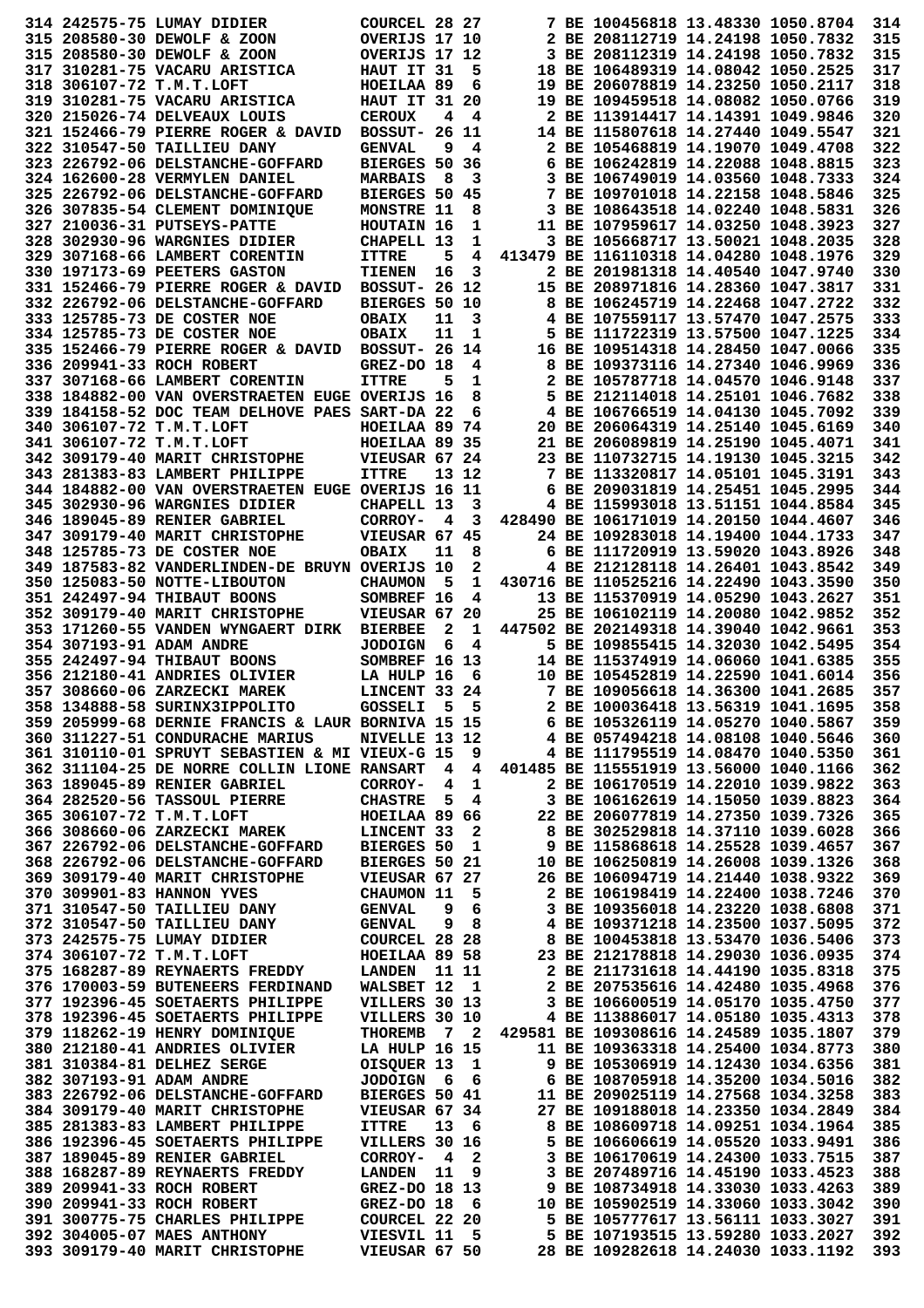|                |                        | 394 310281-75 VACARU ARISTICA                                                      | <b>HAUT IT 31 16</b>                                 |              |                              |  | 20 BE 106423919 14.14432 1032.9957                                               |           |         | 394        |
|----------------|------------------------|------------------------------------------------------------------------------------|------------------------------------------------------|--------------|------------------------------|--|----------------------------------------------------------------------------------|-----------|---------|------------|
|                |                        | 395 152466-79 PIERRE ROGER & DAVID                                                 | <b>BOSSUT- 26 19</b>                                 |              |                              |  | 17 BE 106363719 14.34260 1032.9867                                               |           |         | 395        |
|                |                        | 396 300775-75 CHARLES PHILIPPE<br>397 309179-40 MARIT CHRISTOPHE                   | <b>COURCEL 22</b><br>VIEUSAR 67 64                   |              | 5                            |  | 6 BE 116477419 13.56341 1032.2780<br>29 BE 109186918 14.24320 1031.9146          |           |         | 396<br>397 |
|                |                        | 398 162600-28 VERMYLEN DANIEL                                                      | <b>MARBAIS</b>                                       | - 8          | 6                            |  | 4 BE 106748719 14.10240 1031.7957                                                |           |         | 398        |
|                |                        | 399 309179-40 MARIT CHRISTOPHE                                                     | VIEUSAR 67 33                                        |              |                              |  | 30 BE 109188918 14.24380 1031.6657                                               |           |         | 399        |
|                |                        | 400 184882-00 VAN OVERSTRAETEN EUGE OVERIJS 16                                     |                                                      |              | 5                            |  | 7 BE 209027519 14.31171 1031.5701                                                |           |         | 400        |
|                |                        | 401 187583-82 VANDERLINDEN-DE BRUYN OVERIJS 10                                     |                                                      |              | 6                            |  | 5 BE 212122818 14.31551 1030.8654                                                |           |         | 401        |
|                |                        | 402 209941-33 ROCH ROBERT                                                          | GREZ-DO 18 16                                        |              |                              |  | 11 BE 109886915 14.34080 1030.7867                                               |           |         | 402        |
|                |                        | 403 306107-72 T.M.T.LOFT                                                           | HOEILAA 89 60                                        |              |                              |  | 24 BE 208709817 14.31150 1030.6825                                               |           |         | 403        |
|                |                        | 404 155417-23 HERBOTS GEBROEDERS                                                   | HALLE-B 54 41                                        |              |                              |  | 32 BE 213112619 14.52500 1030.5502                                               |           |         | 404        |
|                |                        | 405 162600-28 VERMYLEN DANIEL<br>406 209941-33 ROCH ROBERT                         | <b>MARBAIS</b><br>GREZ-DO 18 10                      | 8            | - 1                          |  | 5 BE 113921817 14.10550 1030.4660<br>12 BE 108732018 14.34160 1030.4628          |           |         | 405<br>406 |
|                |                        | 407 302930-96 WARGNIES DIDIER                                                      | CHAPELL 13                                           |              | 4                            |  | 5 BE 110326219 13.56401 1030.2214                                                |           |         | 407        |
|                |                        | 408 309179-40 MARIT CHRISTOPHE                                                     | VIEUSAR 67 28                                        |              |                              |  | 31 BE 110632116 14.25140 1030.1750                                               |           |         | 408        |
|                |                        | 409 283040-91 CHARLIER PHILIPPE QUE LILLOIS 21                                     |                                                      |              | 9                            |  | 417256 BE 105201019 14.15030 1030.1346                                           |           |         | 409        |
|                |                        | 410 307771-87 MATHIEU MICHEL                                                       | LODELIN                                              | - 9          | 5                            |  | 398491 BE 106866115 13.56571 1029.8211                                           |           |         | 410        |
|                |                        | 411 300775-75 CHARLES PHILIPPE                                                     | COURCEL 22 18                                        |              |                              |  | 7 BE 100414118 13.57321 1029.7031                                                |           |         | 411        |
|                |                        | 412 306594-74 VERSPREET MICHEL                                                     | <b>LUTTRE</b><br><b>LUTTRE 6 4<br/>COURCEL 22 16</b> |              | 6 <sub>4</sub>               |  | 3 BE 101132018 14.03190 1029.6792                                                |           |         | 412        |
|                |                        | 413 300775-75 CHARLES PHILIPPE                                                     |                                                      |              |                              |  | 8 BE 105779217 13.57411 1029.3047                                                |           |         | 413        |
|                |                        |                                                                                    |                                                      |              |                              |  |                                                                                  |           |         |            |
|                |                        | UNION WALLONNE RAMILLIES BRABANT EST              Data Technology Deerlijk (01520) |                                                      |              |                              |  |                                                                                  |           |         |            |
|                |                        |                                                                                    |                                                      |              |                              |  |                                                                                  |           |         |            |
| <b>BOURGES</b> |                        | 29-05-21 740 YEARLING                                                              |                                                      |              |                              |  | Amateurs:60 LACHER:07.30                                                         |           |         |            |
| NR             |                        | Naam                                                                               | Gemeent AD IG Afstand LD Ring                        |              |                              |  |                                                                                  | JR Bestat | Snelh.  | NR         |
| N <sub>0</sub> |                        | Nom                                                                                |                                                      |              |                              |  | Localit EN MQ Distanc PA Bague AN Constat                                        |           | Vitesse | <b>NO</b>  |
|                |                        |                                                                                    |                                                      |              |                              |  |                                                                                  |           |         |            |
|                |                        | 1 155417-23 HERBOTS GEBROEDERS                                                     | HALLE-B 84 50                                        |              |                              |  | 456362 BE 610956220 13.47560 1207.5198                                           |           |         | 1          |
|                |                        | 2 155417-23 HERBOTS GEBROEDERS                                                     | HALLE-B 84 22                                        |              |                              |  | 2 BE 213306720 13.52090 1194.1960                                                |           |         | 2          |
|                |                        | 3 155417-23 HERBOTS GEBROEDERS<br>4 120608-37 GARIN ARNAUD                         | HALLE-B 84 32                                        | - 6          | $\overline{2}$               |  | 3 BE 213313020 13.53310 1189.9405<br>409330 BE 110415920 13.14149 1189.0544      |           |         | 3          |
|                |                        | 5 155417-23 HERBOTS GEBROEDERS                                                     | VILLERS<br>HALLE-B 84 78                             |              |                              |  | 4 BE 213328320 13.54160 1187.6180                                                |           |         | 4<br>5     |
|                |                        | 6 155417-23 HERBOTS GEBROEDERS                                                     | HALLE-B 84 10                                        |              |                              |  | 5 BE 213306920 13.54180 1187.5150                                                |           |         | 6          |
|                |                        | 7 155417-23 HERBOTS GEBROEDERS                                                     | HALLE-B 84 61                                        |              |                              |  | 6 BE 615483520 13.55330 1183.6649                                                |           |         | 7          |
|                |                        | 8 155417-23 HERBOTS GEBROEDERS                                                     | HALLE-B 84 27                                        |              |                              |  | 7 BE 414969820 13.57510 1176.6456                                                |           |         | 8          |
|                |                        | 9 310547-50 TAILLIEU DANY                                                          | <b>GENVAL</b>                                        |              | 64                           |  | 429356 BE 113057520 13.36490 1170.4921                                           |           |         | 9          |
|                |                        | 10 242497-94 THIBAUT BOONS                                                         | SOMBREF 39 35                                        |              |                              |  | 412593 BE 109957620 13.22380 1170.0340                                           |           |         | 10         |
|                |                        | 11 155417-23 HERBOTS GEBROEDERS                                                    | HALLE-B 84                                           |              | - 6                          |  | 8 BE 213333020 14.00090 1169.7091                                                |           |         | 11         |
|                |                        | 12 155417-23 HERBOTS GEBROEDERS                                                    | <b>HALLE-B 84 19</b>                                 |              |                              |  | 9 BE 213314420 14.00350 1168.4114                                                |           |         | 12         |
|                |                        | 13 155417-23 HERBOTS GEBROEDERS                                                    | HALLE-B 84 25                                        |              |                              |  | 10 BE 213335820 14.01180 1166.2714<br>2 BE 100520120 13.25190 1161.1980          |           |         | 13<br>14   |
|                | 15 307033-28 HOK SAPIN | 14 242497-94 THIBAUT BOONS                                                         | SOMBREF 39<br><b>INCOURT</b>                         | 9            | 2<br>5                       |  | 434837 BE 301562220 13.44501 1160.0758                                           |           |         | 15         |
|                |                        | 16 310384-81 DELHEZ SERGE                                                          | OISQUER                                              | 9            | 8                            |  | 416665 BE 113867620 13.29380 1158.5828                                           |           |         | 16         |
|                |                        | 17 309884-66 DENIES RUDY                                                           | ST JORI 4 1                                          |              |                              |  | 442020 BE 205481520 13.51320 1158.5357                                           |           |         | 17         |
|                |                        | 18 242497-94 THIBAUT BOONS                                                         | SOMBREF 39 10                                        |              |                              |  | 3 BE 301566420 13.26330 1157.1813                                                |           |         | 18         |
|                |                        | 19 155417-23 HERBOTS GEBROEDERS                                                    | HALLE-B 84 8                                         |              |                              |  | 11 BE 213306520 14.05350 1153.6431                                               |           |         | 19         |
|                |                        | 20 164141-17 DELHOVE ROGER                                                         | NIVELLE 39 24                                        |              |                              |  | 412537 BE 113806920 13.28150 1151.5338                                           |           |         | 20         |
|                |                        | 21 310384-81 DELHEZ SERGE                                                          | OISQUER 9 9                                          |              |                              |  | 2 BE 113871620 13.33110 1147.2580                                                |           |         | 21         |
|                |                        | 22 155417-23 HERBOTS GEBROEDERS                                                    | HALLE-B 84 11                                        |              |                              |  |                                                                                  |           |         |            |
|                |                        | 23 102222-81 HAZAERT KAMIEL                                                        |                                                      |              |                              |  | 12 BE 615483620 14.08170 1145.8225                                               |           |         | 22         |
|                |                        |                                                                                    | NEERIJS 20 20                                        |              |                              |  | 439781 BE 202089420 13.53550 1145.5116                                           |           |         | 23         |
|                |                        | 24 155417-23 HERBOTS GEBROEDERS                                                    | <b>HALLE-B 84 24</b>                                 |              |                              |  | 13 BE 213325120 14.09180 1142.9051                                               |           |         | 24         |
|                |                        | 25 155417-23 HERBOTS GEBROEDERS                                                    | HALLE-B 84 39                                        |              |                              |  | 14 BE 615483720 14.10290 1139.5281                                               |           |         | 25         |
|                |                        | 26 155417-23 HERBOTS GEBROEDERS<br>27 226179-72 PALM-KRUCKER JEAN-PIE BRAINE-      | <b>HALLE-B 84 69</b>                                 |              | 5 4                          |  | 15 BE 615483420 14.11380 1136.2653                                               |           |         | 26<br>27   |
|                |                        | 28 226179-72 PALM-KRUCKER JEAN-PIE BRAINE-                                         |                                                      | 5            | 3                            |  | 424539 BE 113572520 13.43390 1136.1943<br>2 BE 113564420 13.43420 1136.0423      |           |         | 28         |
|                |                        | 29 242497-94 THIBAUT BOONS                                                         | SOMBREF 39 23                                        |              |                              |  | 4 BE 100521720 13.33280 1135.1605                                                |           |         | 29         |
|                |                        | 30 169551-92 TAYMANS CHRISTIAN                                                     | HOEILAA 10 3                                         |              |                              |  | 433888 BE 205573520 13.53252 1131.6259                                           |           |         | 30         |
|                |                        | 31 102222-81 HAZAERT KAMIEL                                                        | NEERIJS 20 18                                        |              |                              |  | 2 BE 202086920 13.59070 1130.2035                                                |           |         | 31         |
|                |                        | 32 242497-94 THIBAUT BOONS                                                         | SOMBREF 39 16                                        |              |                              |  | 5 BE 100522520 13.36410 1125.2025                                                |           |         | 32         |
|                |                        | 33 152466-79 PIERRE ROGER & DAVID                                                  | <b>BOSSUT- 19 11</b>                                 |              |                              |  | 438434 BE 113522620 13.59440 1124.9589                                           |           |         | 33         |
|                |                        | 34 101363-95 DERYCKE CHRISTIAN                                                     | <b>BRAINE-</b>                                       | 63           |                              |  | 424622 BE 113568020 13.47570 1123.4872                                           |           |         | 34         |
|                |                        | 35 155417-23 HERBOTS GEBROEDERS                                                    | <b>HALLE-B 84 52</b>                                 |              |                              |  | 16 BE 213320720 14.16580 1121.3744                                               |           |         | 35         |
|                |                        | 36 210036-31 PUTSEYS-PATTE<br>37 152466-79 PIERRE ROGER & DAVID BOSSUT- 19 16      | HOUTAIN 7 1                                          |              |                              |  | 412455 BE 112407220 13.37540 1121.1063<br>2 BE 113533020 14.01290 1119.9302      |           |         | 36         |
|                |                        | 38 152466-79 PIERRE ROGER & DAVID BOSSUT- 19 9                                     |                                                      |              |                              |  | 3 BE 113528220 14.01480 1119.0250                                                |           |         | 37<br>38   |
|                |                        | 39 155417-23 HERBOTS GEBROEDERS                                                    | HALLE-B 84 64                                        |              |                              |  | 17 BE 213304820 14.18550 1116.0269                                               |           |         | 39         |
|                |                        | 40 282622-61 STIENS-SAMPERS                                                        | LEMBEEK 21 19                                        |              |                              |  | 421001 BE 302326620 13.47220 1115.6285                                           |           |         | 40         |
|                |                        | 41 225621-96 TORDEURS OLIVIER & WI BRAINE- 3 3                                     |                                                      |              |                              |  | 422296 BE 113685520 13.48411 1115.1643                                           |           |         | 41         |
|                |                        | 42 242497-94 THIBAUT BOONS                                                         | SOMBREF 39 11                                        |              |                              |  | 6 BE 100509320 13.40320 1113.5112                                                |           |         | 42         |
|                |                        | 43 155417-23 HERBOTS GEBROEDERS                                                    | HALLE-B 84 83                                        |              |                              |  | 18 BE 213314320 14.19580 1113.1686                                               |           |         | 43         |
|                |                        | 44 164141-17 DELHOVE ROGER                                                         | NIVELLE 39 38                                        |              |                              |  | 2 BE 113806220 13.40400 1112.9595                                                |           |         | 44         |
|                |                        | 45 282647-86 DECELLE ROBERT<br>46 217644-73 BOURQUIN MAURITZ                       | WALHAIN 5<br>LUTTRE                                  | $\mathbf{2}$ | $\mathbf{1}$<br>$\mathbf{1}$ |  | 426171 BE 113127920 13.53060 1112.4276<br>405447 BE 112463020 13.34440 1111.6258 |           |         | 45         |
|                |                        | 47 155417-23 HERBOTS GEBROEDERS                                                    | HALLE-B 84 36                                        |              |                              |  | 19 BE 213343820 14.20460 1111.0006                                               |           |         | 46<br>47   |
|                |                        | 48 102222-81 HAZAERT KAMIEL                                                        | NEERIJS 20 13                                        |              |                              |  | 3 BE 202087120 14.06050 1110.3244                                                |           |         | 48         |
|                |                        | 49 311227-51 CONDURACHE MARIUS                                                     | NIVELLE 26 18                                        |              |                              |  | 414332 BE 114797820 13.43148 1110.0756                                           |           |         | 49         |
|                |                        | 50 155417-23 HERBOTS GEBROEDERS<br>51 310482-82 CHAKOUR JADE                       | <b>HALLE-B 84 76</b><br>WAUTHIE 3 3                  |              |                              |  | 20 BE 213351620 14.21130 1109.7848<br>420873 BE 113690020 13.49210 1109.4583     |           |         | 50<br>51   |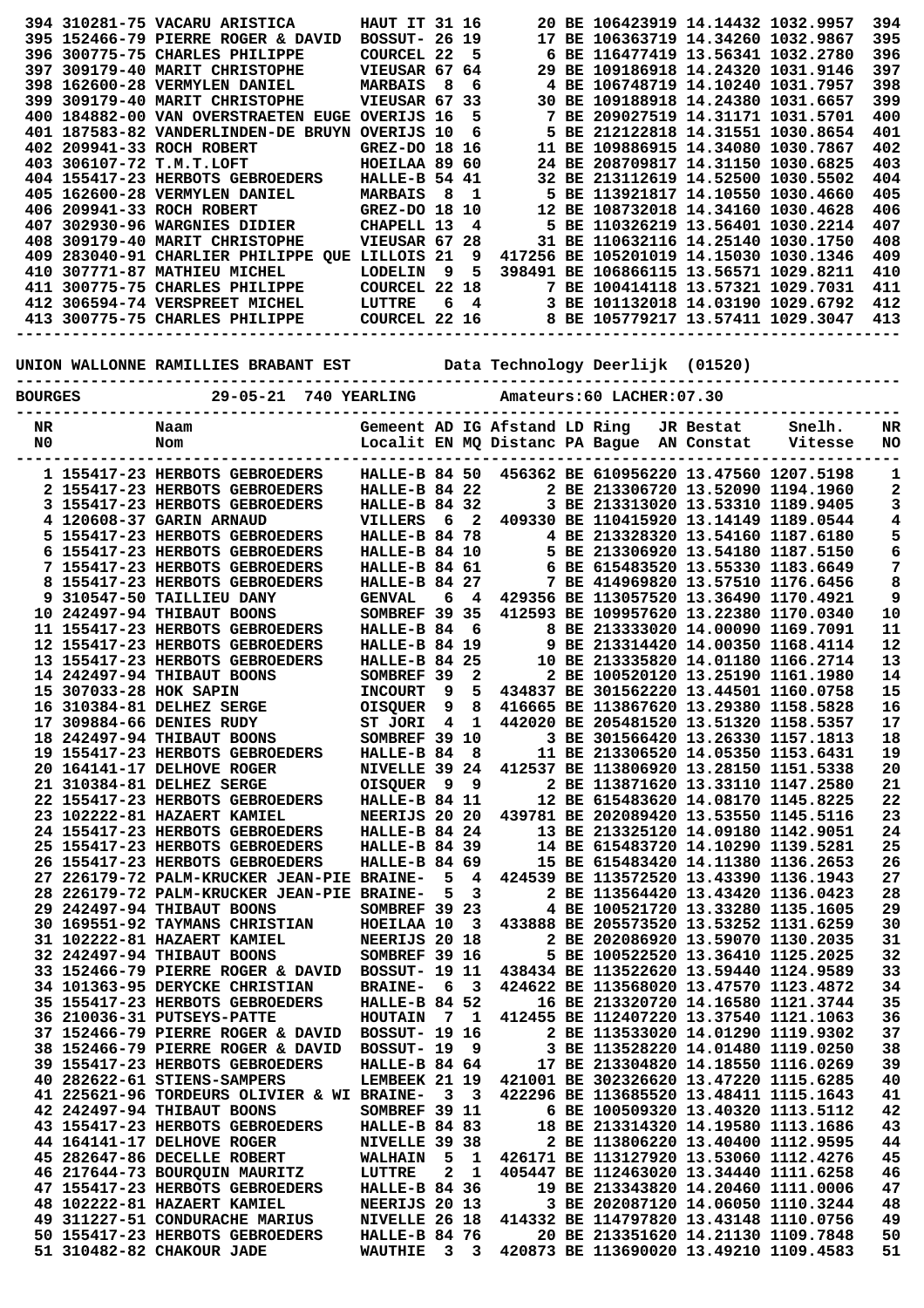|                       | 52 242497-94 THIBAUT BOONS                                                                                                                                                                                                          | SOMBREF 39 28                   |                |              | 7 BE 100518220 13.42000 1109.1210                  |  | 52         |
|-----------------------|-------------------------------------------------------------------------------------------------------------------------------------------------------------------------------------------------------------------------------------|---------------------------------|----------------|--------------|----------------------------------------------------|--|------------|
|                       | 53 226179-72 PALM-KRUCKER JEAN-PIE BRAINE-                                                                                                                                                                                          |                                 | 5              | $\mathbf{1}$ | 3 BE 113579920 13.53160 1107.6857                  |  | 53         |
|                       | 54 155417-23 HERBOTS GEBROEDERS                                                                                                                                                                                                     | HALLE-B 84 18                   |                |              | 21 BE 414967420 14.22000 1107.6748                 |  | 54         |
|                       | 55 310740-49 MORARU CONSTANTIN                                                                                                                                                                                                      | BORNIVA 16 13                   |                |              | 412017 BE 113613420 13.42070 1107.2253             |  | 55         |
|                       | 56 310281-75 VACARU ARISTICA                                                                                                                                                                                                        | <b>HAUT IT 58 43</b>            |                |              | 418074 BE 113669020 13.47482 1106.5916             |  | 56         |
|                       | 57 308431-68 HAUMONT-LECOCO                                                                                                                                                                                                         | <b>PETIT R 20 10</b>            |                |              | 409391 BE 100159820 13.40280 1105.0684             |  | 57         |
|                       | 58 152466-79 PIERRE ROGER & DAVID                                                                                                                                                                                                   | BOSSUT-19 6                     |                |              | 4 BE 113527720 14.06540 1104.6460                  |  | 58         |
|                       | 59 311227-51 CONDURACHE MARIUS                                                                                                                                                                                                      | NIVELLE 26 23                   |                |              | 2 BE 114795320 13.45248 1103.6688                  |  | 59         |
|                       | 60 242497-94 THIBAUT BOONS                                                                                                                                                                                                          | SOMBREF 39 14                   |                |              | 8 BE 301566720 13.43560 1103.3865                  |  | 60         |
|                       | 61 242497-94 THIBAUT BOONS                                                                                                                                                                                                          | SOMBREF 39 31                   |                |              | 9 BE 100520720 13.44340 1101.5209                  |  | 61         |
|                       | 62 155417-23 HERBOTS GEBROEDERS                                                                                                                                                                                                     | <b>HALLE-B 84 66</b>            |                |              | 22 BE 615481220 14.24320 1100.9054                 |  | 62         |
|                       | 63 210036-31 PUTSEYS-PATTE                                                                                                                                                                                                          | <b>HOUTAIN</b>                  | 7              | 5            | 2 BE 112411920 13.44550 1100.1245                  |  | 63         |
|                       | 64 155417-23 HERBOTS GEBROEDERS                                                                                                                                                                                                     | HALLE-B 84 44                   |                |              | 23 BE 213341620 14.25130 1099.0936                 |  | 64         |
|                       | 65 164141-17 DELHOVE ROGER                                                                                                                                                                                                          | NIVELLE 39 22                   |                |              | 3 BE 113810820 13.45300 1098.6338                  |  | 65         |
|                       | 66 242497-94 THIBAUT BOONS                                                                                                                                                                                                          | SOMBREF 39 32                   |                |              | 10 BE 100521520 13.45400 1098.2955                 |  | 66         |
|                       |                                                                                                                                                                                                                                     | NEERIJS 20                      |                | 9            | 4 BE 202087620 14.10560 1096.8931                  |  | 67         |
|                       | 67 102222-81 HAZAERT KAMIEL                                                                                                                                                                                                         | NIVELLE 26                      |                | 6            | 3 BE 114794820 13.49248 1092.0333                  |  | 68         |
|                       | 68 311227-51 CONDURACHE MARIUS<br>69 155417-23 HERBOTS GEBROEDERS                                                                                                                                                                   | <b>HALLE-B 84 63</b>            |                |              | 24 BE 414966820 14.28220 1090.8183                 |  | 69         |
|                       |                                                                                                                                                                                                                                     |                                 | - 9            | 5            | 3 BE 113868320 13.52070 1090.4131                  |  | 70         |
|                       | 70 310384-81 DELHEZ SERGE<br>71 155417-23 HERBOTS GEBROEDERS                                                                                                                                                                        | <b>OISQUER</b><br>HALLE-B 84 73 |                |              | 25 BE 414968020 14.28340 1090.2970                 |  |            |
|                       |                                                                                                                                                                                                                                     |                                 |                |              | 5 BE 113531420 14.12160 1089.9088                  |  | 71<br>72   |
|                       | 72 152466-79 PIERRE ROGER & DAVID                                                                                                                                                                                                   | BOSSUT- 19<br>NIVELLE 26 21     |                | 2            |                                                    |  | 73         |
|                       | 73 311227-51 CONDURACHE MARIUS                                                                                                                                                                                                      |                                 |                |              | 4 BE 114796920 13.50198 1089.4013                  |  |            |
|                       | 74 155417-23 HERBOTS GEBROEDERS                                                                                                                                                                                                     | <b>HALLE-B 84 29</b>            |                |              | 26 BE 213341520 14.29130 1088.6065                 |  | 74         |
|                       | 75 242497-94 THIBAUT BOONS                                                                                                                                                                                                          | SOMBREF 39                      |                | 4            | 11 BE 301567820 13.49090 1088.2052                 |  | 75         |
|                       | 76 164141-17 DELHOVE ROGER                                                                                                                                                                                                          | NIVELLE 39 33                   |                |              | 4 BE 113809920 13.49080 1088.1053                  |  | 76         |
|                       | 77 305323-64 VAN AVERMAET MARC                                                                                                                                                                                                      | <b>ST-GERY</b>                  | $\overline{4}$ | $\mathbf{2}$ | 417874 BE 113398520 13.54149 1087.5102             |  | 77         |
|                       | 78 226106-96 GOFFIN VINCENT                                                                                                                                                                                                         | <b>NETHEN</b>                   |                | 16 14        | 441149 BE 113485720 14.15440 1087.2880             |  | 78         |
|                       | 79 226179-72 PALM-KRUCKER JEAN-PIE BRAINE-                                                                                                                                                                                          |                                 | 5              | 2            | 4 BE 113580020 14.00540 1086.0553                  |  | 79         |
|                       | 80 152466-79 PIERRE ROGER & DAVID                                                                                                                                                                                                   | BOSSUT- 19                      |                | 3            | 6 BE 113522820 14.13520 1085.5910                  |  | 80         |
|                       | 81 308660-06 ZARZECKI MAREK                                                                                                                                                                                                         | LINCENT 12                      |                | 9            | 444101 BE 104400920 14.19100 1085.3792             |  | 81         |
|                       | 82 102222-81 HAZAERT KAMIEL                                                                                                                                                                                                         | NEERIJS 20                      |                | 4            | 5 BE 202089620 14.15210 1084.9414                  |  | 82         |
|                       | 83 310740-49 MORARU CONSTANTIN                                                                                                                                                                                                      | <b>BORNIVA 16</b>               |                | 2            | 2 BE 113614220 13.49480 1084.8262                  |  | 83         |
|                       | 84 184158-52 DOC TEAM DELHOVE PAES SART-DA 66 17                                                                                                                                                                                    |                                 |                |              | 412236 BE 110353220 13.50150 1084.1183             |  | 84         |
|                       | 85 120608-37 GARIN ARNAUD                                                                                                                                                                                                           | VILLERS                         | 6              | 3            | 2 BE 110417420 13.47349 1084.0834                  |  | 85         |
|                       | 86 155417-23 HERBOTS GEBROEDERS                                                                                                                                                                                                     | HALLE-B 84 79                   |                |              | 27 BE 505778020 14.32280 1080.2320                 |  | 86         |
|                       | 87 155417-23 HERBOTS GEBROEDERS                                                                                                                                                                                                     | <b>HALLE-B 84 57</b>            |                |              | 28 BE 213332920 14.32310 1080.1041                 |  | 87         |
|                       | 88 164141-17 DELHOVE ROGER                                                                                                                                                                                                          | NIVELLE 39 28                   |                |              | 5 00 113811720 13.52020 1079.8456                  |  | 88         |
|                       | 89 310281-75 VACARU ARISTICA                                                                                                                                                                                                        | <b>HAUT IT 58 25</b>            |                |              | 2 BE 113675320 13.57152 1079.5879                  |  | 89         |
|                       | 90 310384-81 DELHEZ SERGE                                                                                                                                                                                                           | <b>OISQUER</b>                  | 9              | 6            | 4 BE 113865720 13.56000 1079.4430                  |  | 90         |
|                       | 91 210036-31 PUTSEYS-PATTE                                                                                                                                                                                                          | <b>HOUTAIN</b>                  | 7              | 7            | 3 BE 112405220 13.52060 1079.4426                  |  | 91         |
|                       | 92 187583-82 VANDERLINDEN-DE BRUYN OVERIJS                                                                                                                                                                                          |                                 | - 6            | 2            | 434941 BE 205645820 14.12581 1079.3429             |  | 92         |
|                       | 93 309859-41 ALBU DANIEL                                                                                                                                                                                                            | GOSSELI 13                      |                | 3            | 401685 BE 114694220 13.42210 1078.7834             |  | 93         |
|                       | 94 155417-23 HERBOTS GEBROEDERS                                                                                                                                                                                                     | HALLE-B 84                      |                | 3            | 29 BE 213313920 14.33280 1077.6810                 |  | 94         |
|                       | 95 145223-14 MARTIN MICHAEL                                                                                                                                                                                                         | <b>NIL-SAI 21 20</b>            |                |              | 424919 BE 113330720 14.04390 1076.6983             |  | 95         |
|                       | 96 184158-52 DOC TEAM DELHOVE PAES SART-DA 66 6 2 BE 110359620 13.53060 1076.0532<br>97 102222-81 HAZAERT KAMIEL NEERIJS 20 11 6 BE 202090820 14.18590 1075.3030<br>98 184158-52 DOC TEAM DELHOVE PAES SART-DA 66 23 3 BE 110359320 |                                 |                |              |                                                    |  | 96         |
|                       |                                                                                                                                                                                                                                     |                                 |                |              |                                                    |  | 97         |
|                       |                                                                                                                                                                                                                                     |                                 |                |              |                                                    |  | 98         |
|                       |                                                                                                                                                                                                                                     |                                 |                |              |                                                    |  | 99         |
|                       | 100 155417-23 HERBOTS GEBROEDERS                                                                                                                                                                                                    |                                 |                |              |                                                    |  | 100        |
|                       | 101 309884-66 DENIES RUDY                                                                                                                                                                                                           | ST JORI 42                      |                |              | 2 BE 205481420 14.22070 1072.5604                  |  | 101        |
|                       | 102 155417-23 HERBOTS GEBROEDERS                                                                                                                                                                                                    | HALLE-B $84\overline{5}$        |                |              | 31 BE 213307020 14.35330 1072.4051                 |  | 102        |
|                       | 103 209941-33 ROCH ROBERT                                                                                                                                                                                                           |                                 |                |              | GREZ-DO 6 1 437191 BE 112775420 14.18060 1071.2840 |  | 103        |
|                       | 104 311227-51 CONDURACHE MARIUS NIVELLE 26 24                                                                                                                                                                                       |                                 |                |              | 5 BE 115685520 13.56598 1070.6345                  |  | 104        |
|                       |                                                                                                                                                                                                                                     |                                 |                |              |                                                    |  | 105        |
|                       |                                                                                                                                                                                                                                     |                                 |                |              |                                                    |  | 106        |
|                       |                                                                                                                                                                                                                                     |                                 |                |              |                                                    |  | 107        |
|                       |                                                                                                                                                                                                                                     |                                 |                |              |                                                    |  | 108        |
|                       | 104 31227-51 CONDUKACHE MAKIUS NIVELLE 26 24 5 BE 115685520 13.56538 1070.6345<br>105 152466-79 PIERRE ROGER & DAVID BOSSUT- 19 18 7 BE 113527620 14.20340 1067.8753<br>106 242497-94 THIBAUT BOONS SOMBREF 39 5 12 BE 109957920 1  |                                 |                |              |                                                    |  | 109        |
|                       | 110 145223-14 MARTIN MICHAEL                                                                                                                                                                                                        | <b>NIL-SAI 21 12</b>            |                |              | 2 BE 113336320 14.09390 1063.2278                  |  | 110        |
| 111 153058-89 BEX JAN |                                                                                                                                                                                                                                     |                                 |                |              | MOLLEND 8 2 445979 BE 201533120 14.29450 1062.4872 |  | 111        |
|                       | 112 310281-75 VACARU ARISTICA HAUT IT 58                                                                                                                                                                                            |                                 |                |              | 5 3 BE 113676220 14.03292 1062.4858                |  | 112        |
|                       | 113 310740-49 MORARU CONSTANTIN BORNIVA 16 9 3 BE 113617620 13.58000 1061.8995                                                                                                                                                      |                                 |                |              |                                                    |  | 113        |
|                       | 114 171260-55 VANDEN WYNGAERT DIRK BIERBEE 6 3 447502 BE 201783720 14.31380 1061.3535                                                                                                                                               |                                 |                |              |                                                    |  | 114        |
|                       | 115 310384-81 DELHEZ SERGE                                                                                                                                                                                                          | OISQUER 9 2                     |                |              | 6 BE 113866620 14.02590 1060.2612                  |  | 115        |
|                       | 116 102222-81 HAZAERT KAMIEL                                                                                                                                                                                                        | <b>NEERIJS 20 16</b>            |                |              | 7 BE 202089520 14.24540 1059.9687                  |  | 116        |
|                       |                                                                                                                                                                                                                                     |                                 |                |              |                                                    |  | 117        |
|                       |                                                                                                                                                                                                                                     |                                 |                |              |                                                    |  | 118        |
|                       |                                                                                                                                                                                                                                     |                                 |                |              |                                                    |  | 119        |
|                       |                                                                                                                                                                                                                                     |                                 |                |              |                                                    |  | 120        |
|                       |                                                                                                                                                                                                                                     |                                 |                |              |                                                    |  | 121        |
|                       |                                                                                                                                                                                                                                     |                                 |                |              |                                                    |  | 122        |
|                       |                                                                                                                                                                                                                                     |                                 |                |              |                                                    |  | 123        |
|                       |                                                                                                                                                                                                                                     |                                 |                |              |                                                    |  | 124        |
|                       |                                                                                                                                                                                                                                     |                                 |                |              |                                                    |  | 125        |
|                       |                                                                                                                                                                                                                                     |                                 |                |              |                                                    |  | 126        |
|                       |                                                                                                                                                                                                                                     |                                 |                |              |                                                    |  | 127        |
|                       |                                                                                                                                                                                                                                     |                                 |                |              |                                                    |  |            |
|                       |                                                                                                                                                                                                                                     |                                 |                |              |                                                    |  |            |
|                       | 128 155417-23 HERBOTS GEBROEDERS                                                                                                                                                                                                    |                                 |                |              | HALLE-B 84 34 34 BE 414969620 14.44350 1050.1139   |  | 128        |
|                       |                                                                                                                                                                                                                                     |                                 |                |              |                                                    |  | 129        |
|                       | 129 306932-24 COLLIN LUDOVIC<br>130 309859-41 ALBU DANIEL GOSSELI 13 13 2 BE 114693220 13.52171 1049.6267<br>131 282334-64 VAN POUCKE JEAN NIVELLE 5 1 411803 BE 109308720 13.52470 1049.0051                                       |                                 |                |              |                                                    |  | 130<br>131 |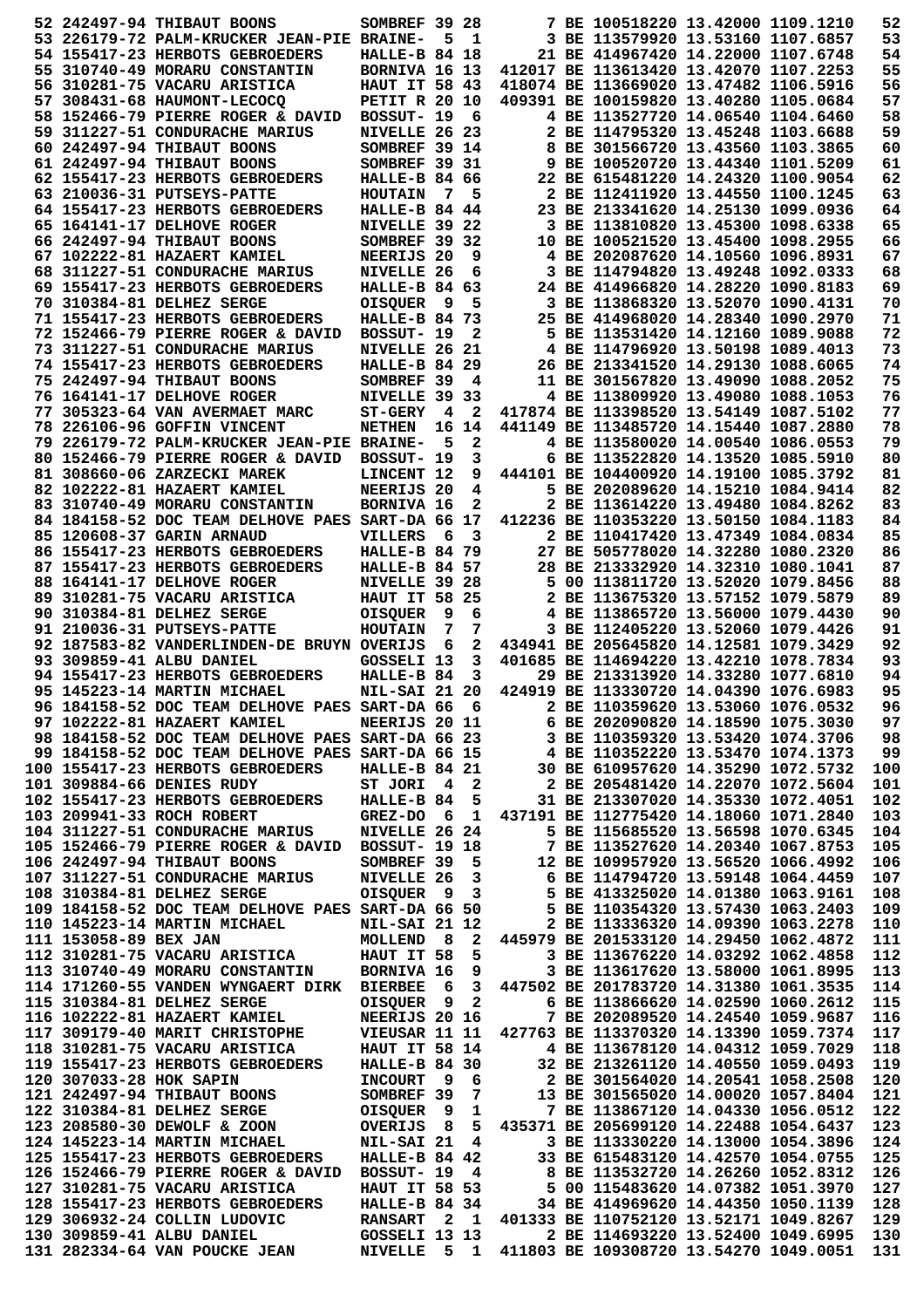|                         | 132 226106-96 GOFFIN VINCENT                                                                                                                                                                                                             | <b>NETHEN</b>                          | 16    | 2                       | 2 BE 113483820 14.30490 1048.3164          |          | 132 |
|-------------------------|------------------------------------------------------------------------------------------------------------------------------------------------------------------------------------------------------------------------------------------|----------------------------------------|-------|-------------------------|--------------------------------------------|----------|-----|
|                         | 133 310281-75 VACARU ARISTICA                                                                                                                                                                                                            | HAUT IT 58                             |       | 2                       | 6 BE 113674720 14.09362 1046.2225          |          | 133 |
|                         | 134 242497-94 THIBAUT BOONS                                                                                                                                                                                                              | SOMBREF 39                             |       | 6                       | 14 BE 301565520 14.05290 1043.2627         |          | 134 |
|                         | 135 155417-23 HERBOTS GEBROEDERS                                                                                                                                                                                                         | HALLE-B 84 71                          |       |                         | 35 BE 615483220 14.47480 1042.3984         |          | 135 |
|                         | 136 282622-61 STIENS-SAMPERS                                                                                                                                                                                                             | LEMBEEK 21 16                          |       |                         | 2 BE 213501720 14.14080 1041.7379          |          | 136 |
|                         | 137 155417-23 HERBOTS GEBROEDERS                                                                                                                                                                                                         | HALLE-B 84                             |       | 1                       | 36 BE 213311420 14.48150 1041.3280         |          | 137 |
|                         | 138 184158-52 DOC TEAM DELHOVE PAES SART-DA 66 26                                                                                                                                                                                        |                                        |       |                         | 6 BE 110353520 14.06010 1040.9562          |          | 138 |
|                         | 139 282622-61 STIENS-SAMPERS                                                                                                                                                                                                             | LEMBEEK 21                             |       | 5                       | 3 BE 114781920 14.14270 1040.9222          |          | 139 |
|                         | 140 310547-50 TAILLIEU DANY                                                                                                                                                                                                              | <b>GENVAL</b>                          | 6     | 3                       | 2 BE 302830020 14.22320 1040.7789          |          | 140 |
|                         | 141 171260-55 VANDEN WYNGAERT DIRK                                                                                                                                                                                                       | <b>BIERBEE</b>                         | 6     | 4                       | 2 BE 201784320 14.40130 1040.1782          |          | 141 |
|                         | 142 310886-01 OPROIU EDUARD                                                                                                                                                                                                              | VILLERS 19 11                          |       |                         | 412174 BE 110313120 14.06240 1039.7931     |          | 142 |
|                         | 143 155417-23 HERBOTS GEBROEDERS                                                                                                                                                                                                         | HALLE-B 84 31                          |       |                         | 37 BE 414969220 14.49050 1039.3517         |          | 143 |
|                         | 144 242497-94 THIBAUT BOONS                                                                                                                                                                                                              | SOMBREF 39 18                          |       |                         | 15 BE 301565120 14.07300 1037.9698         |          | 144 |
|                         | 145 304005-07 MAES ANTHONY                                                                                                                                                                                                               | VIESVIL                                | - 6   | - 6                     | 402398 BE 109902920 13.57480 1037.6431     |          | 145 |
|                         | 146 155417-23 HERBOTS GEBROEDERS                                                                                                                                                                                                         | HALLE-B 84 62                          |       |                         | 38 BE 610956020 14.50040 1037.0292         |          | 146 |
|                         | 147 169551-92 TAYMANS CHRISTIAN                                                                                                                                                                                                          | HOEILAA 10 10                          |       |                         | 2 BE 205574220 14.28471 1036.0639          |          | 147 |
|                         | 148 184158-52 DOC TEAM DELHOVE PAES SART-DA 66 56                                                                                                                                                                                        |                                        |       |                         | 7 BE 110362320 14.07540 1036.0292          |          | 148 |
|                         | 149 184882-00 VAN OVERSTRAETEN EUGE OVERIJS 11                                                                                                                                                                                           |                                        |       | 1                       | 434585 BE 205625020 14.29311 1035.9142     |          | 149 |
|                         | 150 242497-94 THIBAUT BOONS                                                                                                                                                                                                              | SOMBREF 39 21                          |       |                         | 16 BE 301568020 14.09300 1032.7735         |          | 150 |
|                         | <b>151 169551-92 TAYMANS CHRISTIAN</b>                                                                                                                                                                                                   | HOEILAA 10                             |       | 7                       | 3 BE 205571620 14.30351 1031.6298          |          | 151 |
|                         | 152 307835-54 CLEMENT DOMINIQUE                                                                                                                                                                                                          | <b>MONSTRE</b>                         | 4     | 2                       | 411464 BE 113860520 14.08550 1031.4535     |          | 152 |
|                         | 153 155417-23 HERBOTS GEBROEDERS                                                                                                                                                                                                         | HALLE-B 84 38                          |       |                         | 39 BE 213330820 14.52300 1031.3266         |          | 153 |
|                         | 154 309179-40 MARIT CHRISTOPHE                                                                                                                                                                                                           | VIEUSAR 11                             |       | 4                       | 2 BE 113381420 14.25420 1029.0185          |          | 154 |
|                         | 155 171260-55 VANDEN WYNGAERT DIRK                                                                                                                                                                                                       | <b>BIERBEE</b>                         | 6     | 2                       | 3 BE 201783820 14.44530 1029.0162          |          | 155 |
|                         | 156 226106-96 GOFFIN VINCENT                                                                                                                                                                                                             | <b>NETHEN</b>                          | 16 13 |                         | 3 BE 113481820 14.38520 1028.6390          |          | 156 |
|                         | 157 184158-52 DOC TEAM DELHOVE PAES SART-DA 66 11                                                                                                                                                                                        |                                        |       |                         | 8 BE 110360720 14.11150 1027.3794          |          | 157 |
|                         | 158 164141-17 DELHOVE ROGER                                                                                                                                                                                                              | NIVELLE 39 35                          |       |                         | 6 BE 113806820 14.11460 1026.8074          |          | 158 |
|                         | 159 311227-51 CONDURACHE MARIUS                                                                                                                                                                                                          | NIVELLE 26 13                          |       |                         | 7 BE 114794620 14.14178 1024.8217          |          | 159 |
|                         | 160 101363-95 DERYCKE CHRISTIAN                                                                                                                                                                                                          | <b>BRAINE-</b>                         | 6     | 4                       | 2 BE 109987420 14.24440 1023.8434          |          | 160 |
|                         | 161 111819-75 ALBERT MICHEL                                                                                                                                                                                                              | <b>AUVELAI</b>                         | 2     | 2                       | 404696 BE 101517620 14.05429 1022.6956     |          | 161 |
|                         | 162 242497-94 THIBAUT BOONS                                                                                                                                                                                                              | SOMBREF 39 36                          |       |                         | 17 BE 100523720 14.14200 1020.4279         |          | 162 |
|                         | 163 310281-75 VACARU ARISTICA                                                                                                                                                                                                            | <b>HAUT IT 58 46</b>                   |       |                         | 7 BE 113676820 14.19522 1020.0161          |          | 163 |
|                         | 164 208580-30 DEWOLF & ZOON                                                                                                                                                                                                              | <b>OVERIJS</b>                         | 8     | 8                       | 2 BE 205696720 14.37068 1019.3337          |          | 164 |
|                         | 165 310740-49 MORARU CONSTANTIN                                                                                                                                                                                                          | BORNIVA 16 14                          |       |                         | 4 BE 113617720 14.14220 1018.9193          |          | 165 |
| 166 307033-28 HOK SAPIN |                                                                                                                                                                                                                                          | <b>INCOURT</b>                         | 9     | 8                       | 3 BE 611114220 14.36461 1018.9064          |          | 166 |
|                         | 167 184158-52 DOC TEAM DELHOVE PAES SART-DA 66                                                                                                                                                                                           |                                        |       | 4                       | 9 BE 110357920 14.14480 1018.3696          |          | 167 |
|                         | 168 310281-75 VACARU ARISTICA                                                                                                                                                                                                            | <b>HAUT IT 58 48</b>                   |       |                         | 8 BE 113677620 14.20412 1017.9878          |          | 168 |
|                         | 169 102222-81 HAZAERT KAMIEL                                                                                                                                                                                                             | NEERIJS 20 10                          |       |                         | 8 BE 202093320 14.42030 1017.8938          |          | 169 |
|                         | 170 184158-52 DOC TEAM DELHOVE PAES SART-DA 66 10                                                                                                                                                                                        |                                        |       |                         | 10 BE 110358320 14.15100 1017.4480         |          | 170 |
|                         | 171 112736-22 SLOOVEN FRANCIS                                                                                                                                                                                                            | <b>BRAINE- 13</b>                      |       | 3                       | 421965 BE 113659020 14.25030 1016.6606     |          | 171 |
|                         | 172 304005-07 MAES ANTHONY                                                                                                                                                                                                               | <b>VIESVIL</b>                         | 6     | 3                       | 2 BE 109903320 14.05540 1016.4132          |          | 172 |
|                         | 173 310281-75 VACARU ARISTICA                                                                                                                                                                                                            | <b>HAUT IT 58</b>                      |       | 20                      | 9 BE 113680420 14.21392 1015.5973          |          | 173 |
|                         | 174 308660-06 ZARZECKI MAREK                                                                                                                                                                                                             | LINCENT 12                             |       | 2                       | 2 BE 104402220 14.47200 1015.4748          |          | 174 |
|                         | 175 282649-88 VAN STALLE LUC                                                                                                                                                                                                             | SART DA 19                             |       | 7                       | 412228 BE 110333820 14.16031 1015.2107     |          | 175 |
|                         | 176 164141-17 DELHOVE ROGER                                                                                                                                                                                                              | NIVELLE 39                             |       | q                       | 7 BE 113806520 14.17240 1012.6092          |          | 176 |
|                         | 177 309859-41 ALBU DANIEL                                                                                                                                                                                                                | GOSSELI 13 2                           |       |                         | 3 BE 114691020 14.06490 1012.2685          |          | 177 |
|                         | 178 310547-50 TAILLIEU DANY                                                                                                                                                                                                              | GENVAL 6 2                             |       |                         | 3 BE 113057820 14.34130 1012.1149          |          | 178 |
|                         | 179 152466-79 PIERRE ROGER & DAVID BOSSUT- 19                                                                                                                                                                                            |                                        |       | $\mathbf 1$             | 9 BE 113529820 14.43190 1011.8097          |          | 179 |
|                         | 180 304005-07 MAES ANTHONY                                                                                                                                                                                                               | VIESVIL                                | - 6   | 5                       | 3 BE 109904420 14.07510 1011.4314          |          | 180 |
|                         | 181 145223-14 MARTIN MICHAEL                                                                                                                                                                                                             | NIL-SAI 21                             |       | $\overline{\mathbf{2}}$ | 4 BE 113334120 14.30320 1010.4288          |          | 181 |
|                         | 182 226792-06 DELSTANCHE-GOFFARD BIERGES                                                                                                                                                                                                 |                                        |       |                         | 5 4 432293 BE 113703920 14.37499 1010.4278 |          | 182 |
|                         | 183 242497-94 THIBAUT BOONS                                                                                                                                                                                                              | <b>SOMBREF 39 26<br/>HAUT IT 58 10</b> |       |                         | 18 BE 100523420 14.18340 1009.8548         |          | 183 |
|                         | 184 310281-75 VACARU ARISTICA                                                                                                                                                                                                            |                                        |       |                         | 10 BE 113674120 14.24222 1008.9389         |          | 184 |
|                         | 185 309179-40 MARIT CHRISTOPHE VIEUSAR 11 1 3 BE 113374020 14.34050 1008.6768<br>186 153058-89 BEX JAN MOLLEND 8 8 2 BE 201532220 14.52100 1008.6768<br>187 310281-75 VACARU ARISTICA HAUT IT 58 13 11 00 113680320 14.24312 1008.57     |                                        |       |                         |                                            |          | 185 |
|                         |                                                                                                                                                                                                                                          |                                        |       |                         |                                            |          | 186 |
|                         |                                                                                                                                                                                                                                          |                                        |       |                         |                                            |          | 187 |
|                         |                                                                                                                                                                                                                                          |                                        |       |                         |                                            |          | 188 |
|                         |                                                                                                                                                                                                                                          |                                        |       |                         |                                            |          | 189 |
|                         |                                                                                                                                                                                                                                          |                                        |       |                         |                                            |          | 190 |
|                         | 191 226106-96 GOFFIN VINCENT NETHEN 16 9                                                                                                                                                                                                 |                                        |       |                         | 4 BE 113478220 14.48310 1006.0028          |          | 191 |
|                         | 192 184882-00 VAN OVERSTRAETEN EUGE OVERIJS 11 8 2 BE 205620920 14.42001 1005.9799<br>193 184158-52 DOC TEAM DELHOVE PAES SART-DA 66 18 11 BE 110354120 14.20090 1005.0859                                                               |                                        |       |                         |                                            |          | 192 |
|                         |                                                                                                                                                                                                                                          |                                        |       |                         |                                            |          | 193 |
|                         | 194 311227-51 CONDURACHE MARIUS                                                                                                                                                                                                          | <b>NIVELLE 26 22</b>                   |       |                         | 8 BE 114796220 14.23018 1003.1523          |          | 194 |
|                         |                                                                                                                                                                                                                                          |                                        |       |                         |                                            |          | 195 |
|                         | 195 311227-51 CONDURACHE MARIUS NIVELLE 26 4 9 BE 114794120 14.23148 1002.6264<br>196 145223-14 MARTIN MICHAEL NIL-SAI 21 9 5 BE 113335620 14.33510 1002.5221<br>197 308936-88 JADOT LOUIS BAULERS 12 12 413792 BE 113901720 14.2251     |                                        |       |                         |                                            |          | 196 |
|                         |                                                                                                                                                                                                                                          |                                        |       |                         |                                            |          | 197 |
|                         | 198 184882-00 VAN OVERSTRAETEN EUGE OVERIJS 11                                                                                                                                                                                           |                                        |       | $\overline{\mathbf{2}}$ | 3 BE 205624320 14.44131 1000.8444          |          | 198 |
|                         | 199 112736-22 SLOOVEN FRANCIS                                                                                                                                                                                                            | BRAINE- 13 7                           |       |                         | 2 BE 113658620 14.31500 1000.3121          |          | 199 |
|                         | 200 283040-91 CHARLIER PHILIPPE QUE LILLOIS 5 1 417256 BE 114942620 14.27120 1000.1342                                                                                                                                                   |                                        |       |                         |                                            |          | 200 |
|                         |                                                                                                                                                                                                                                          |                                        |       |                         | 10 BE 114797120 14.24218 999.9244          |          | 201 |
|                         | 201 311227-51 CONDURACHE MARIUS NIVELLE 26 15<br>202 242497-94 THIBAUT BOONS<br>203 307033-28 HOK SAPIN INCOURT 9 7<br>204 307033-28 HOK SAPIN INCOURT 9 2                                                                               |                                        |       |                         | 20 BE 101796320 14.22420 999.7407          |          | 202 |
|                         |                                                                                                                                                                                                                                          |                                        |       |                         | 4 BE 301562920 14.45351 998.2828           |          | 203 |
|                         |                                                                                                                                                                                                                                          |                                        |       |                         |                                            |          | 204 |
|                         | 204 307033-28 HOK SAPIN 1NCOURT 9 2 5 BE 301563820 14.45531 997.5957<br>205 152466-79 PIERRE ROGER & DAVID BOSSUT- 19 13 10 BE 113534120 14.50140 995.9128                                                                               |                                        |       |                         |                                            |          | 205 |
|                         | 206 310886-01 OPROIU EDUARD                                                                                                                                                                                                              | VILLERS 19 13                          |       |                         | 2 BE 110311620 14.24030                    | 995.4691 | 206 |
|                         |                                                                                                                                                                                                                                          |                                        |       |                         |                                            |          | 207 |
|                         |                                                                                                                                                                                                                                          |                                        |       |                         |                                            |          | 208 |
|                         |                                                                                                                                                                                                                                          |                                        |       |                         |                                            |          | 209 |
|                         |                                                                                                                                                                                                                                          |                                        |       |                         |                                            |          |     |
|                         | 207 308431-68 HAUMONT-LECOCO PETIT R 20 9<br>208 310886-01 OPROIU EDUARD VILLERS 19 2<br>209 111819-75 ALBERT MICHEL AUVELAI 2 1<br>209 111819-75 ALBERT MICHEL AUVELAI 2 1<br>209 2 BE 108705020 14.21240 995.1167<br>209 111819-75 ALB |                                        |       |                         |                                            |          | 210 |